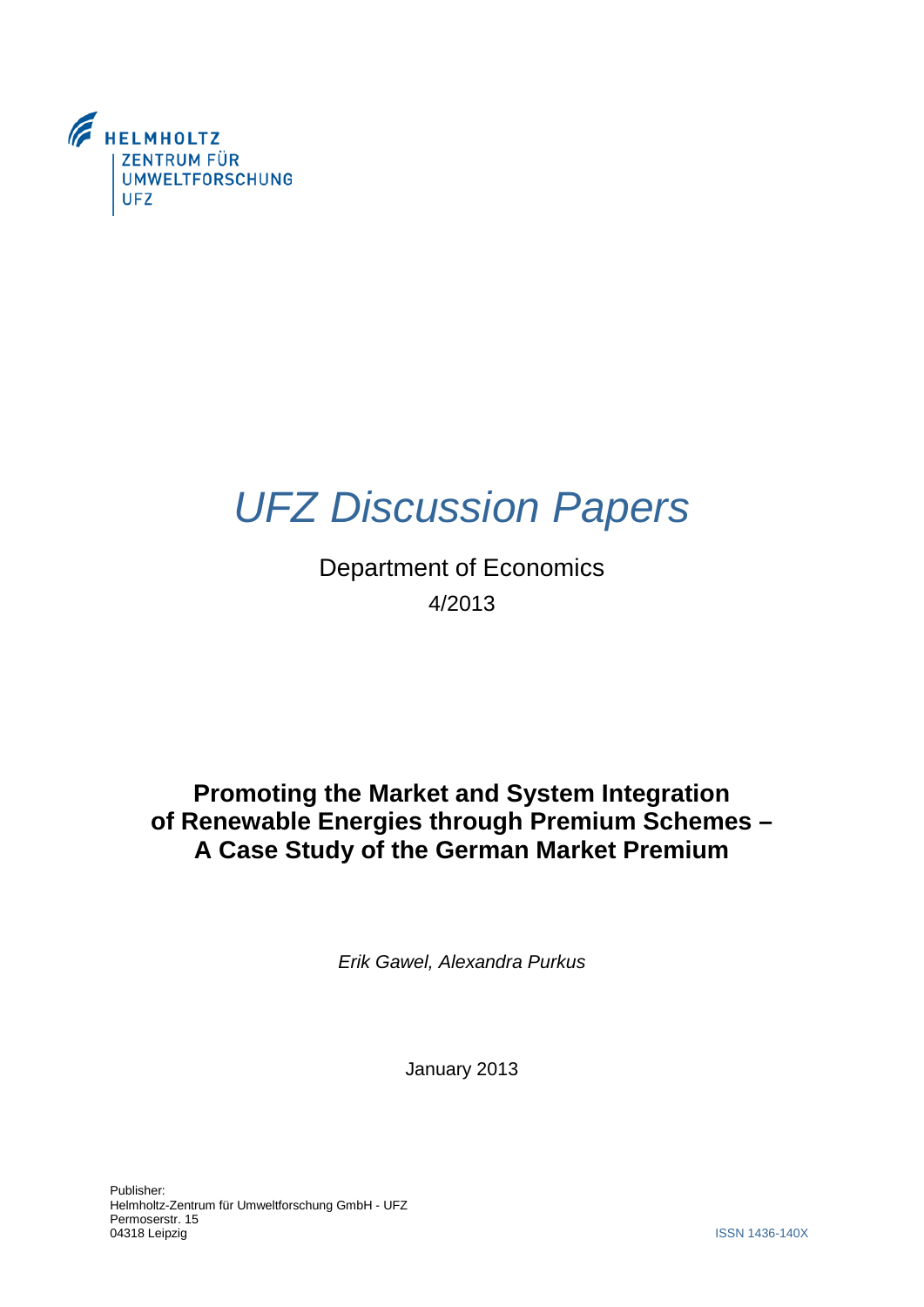# **Promoting the Market and System Integration of Renewable Energies through Premium Schemes – A Case Study of the German Market Premium**

Erik Gawel<sup>1</sup>, Alexandra Purkus<sup>2,\*</sup>

<sup>1</sup> Helmholtz Centre for Environmental Research – UFZ, Department of Economics, Permoserstraße 15, *04318 Leipzig, Germany, and University of Leipzig, Institute for Infrastructure and Resources Management, Grimmaische Str. 12, 04109 Leipzig, Germany* 

*2 Helmholtz Centre for Environmental Research – UFZ, Department of Bioenergy, Permoserstraße 15, 04318 Leipzig, Germany* 

**Abstract:** With the share of renewable energies within the electricity sector rising, improving their market (i.e. inclusion in the allocative processes of the electricity market) and system integration (i.e. enhanced responsibility for grid stability) is of increasing importance. To transform the energy system efficiently while ensuring security of supply, it is necessary to increase the alignment of renewable electricity production with short- and long-term market signals. By offering plant operators a premium on top of the electricity market price, premium schemes represent a potential option for achieving this, and have been implemented by several EU member states. This paper focuses on the case study of the German market premium scheme, which has been adopted as part of the 2012 amendment of the Renewable Energy Sources Act. Building on an evaluation of early experiences, we discuss whether the market premium in its current design improves market and/or system integration, and if it seems suitable in principle to contribute to these aims (effectiveness). Also, potential efficiency gains and additional costs of "administering integration" are discussed (efficiency). While market integration in a narrow sense (i.e. exposing renewables to price risks) is not the purpose of the German premium scheme, it has successfully increased participation in direct marketing. However, windfall profits are high, and the benefits of gradually leading plant operators towards the market are questionable. Incentives for demand-oriented electricity production are established, but they prove insufficient particularly in the case of intermittent renewable energy sources. It seems therefore unlikely that the German market premium scheme in its current form can significantly improve the market and system integration of renewable energies. To conclude, we provide an outlook on alternative designs of premium schemes, and discuss whether they seem better suited for addressing the challenges ahead.

**Keywords:** Renewable Energies, Market Integration, System Integration, Market Premium, Renewable Energy Sources Act (EEG), Efficiency

**JEL Classification:** H23; Q42; Q48

<sup>\*&</sup>lt;br>
\* Corresponding author. Tel.: +49/0-341-2434-576; Fax: +49/0-341-2434-133.

*Email addresses*: erik.gawel@ufz.de (E. Gawel), alexandra.purkus@ufz.de (A. Purkus)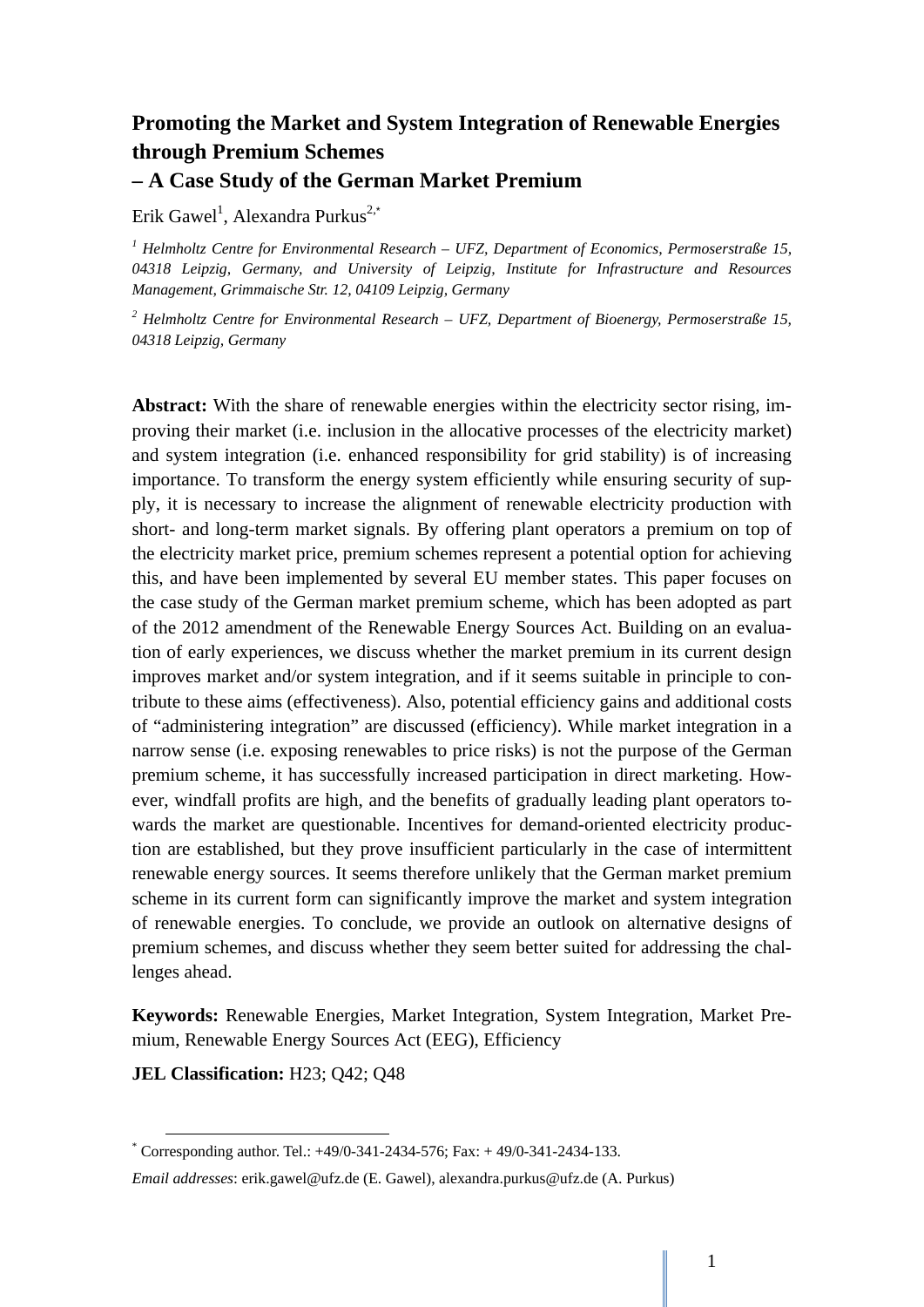# **Promoting the Market and System Integration of Renewable Energies through Premium Schemes – A Case Study of the German Market Premium**

Erik Gawel<sup>1</sup>, Alexandra Purkus<sup>2,\*</sup>

<sup>1</sup> Helmholtz Centre for Environmental Research – UFZ, Department of Economics, Permoserstraße 15, *04318 Leipzig, Germany, and University of Leipzig, Institute for Infrastructure and Resources Management, Grimmaische Str. 12, 04109 Leipzig, Germany* 

*2 Helmholtz Centre for Environmental Research – UFZ, Department of Bioenergy, Permoserstraße 15, 04318 Leipzig, Germany* 

# **Content**

- **1. Market and system integration of renewable energies as conditions for a successful transformation of the electricity sector**
- **2 The market premium scheme in the Renewable Energy Sources Act 2012** 
	- 2.1 Design of the German market premium scheme
	- 2.2 Objectives of the German market premium scheme
- **3 The performance of the German market premium scheme – an evaluation of early experiences**
	- 3.1 Use of the scheme
	- 3.2 Effectiveness of the German market premium scheme
		- *3.2.1 Impacts on participation in direct marketing (incentives for changing distribution channels)*
		- *3.2.2 Impacts on system integration (incentives for changing production behaviour)*
	- 3.3 Efficiency of the German market premium scheme
		- 3.3.1 Additional costs
		- 3.3.2 Impacts on grid stabilisation and balancing costs
- **4 The market premium scheme's impacts on market and system integration of RES – taking stock** 
	- 4.1 The market premium scheme in the EEG 2012
	- 4.2 Alternative design options for premium schemes
		- *4.2.1 Design characteristics of premium schemes*
		- *4.2.2 Impacts on market integration*
		- *4.2.3 Impacts on system integration*
- **5 Conclusions**
- **References**

<sup>\*&</sup>lt;br>
\* Corresponding author. Tel.: +49/0-341-2434-576; Fax: +49/0-341-2434-133.

*Email addresses*: erik.gawel@ufz.de (E. Gawel), alexandra.purkus@ufz.de (A. Purkus)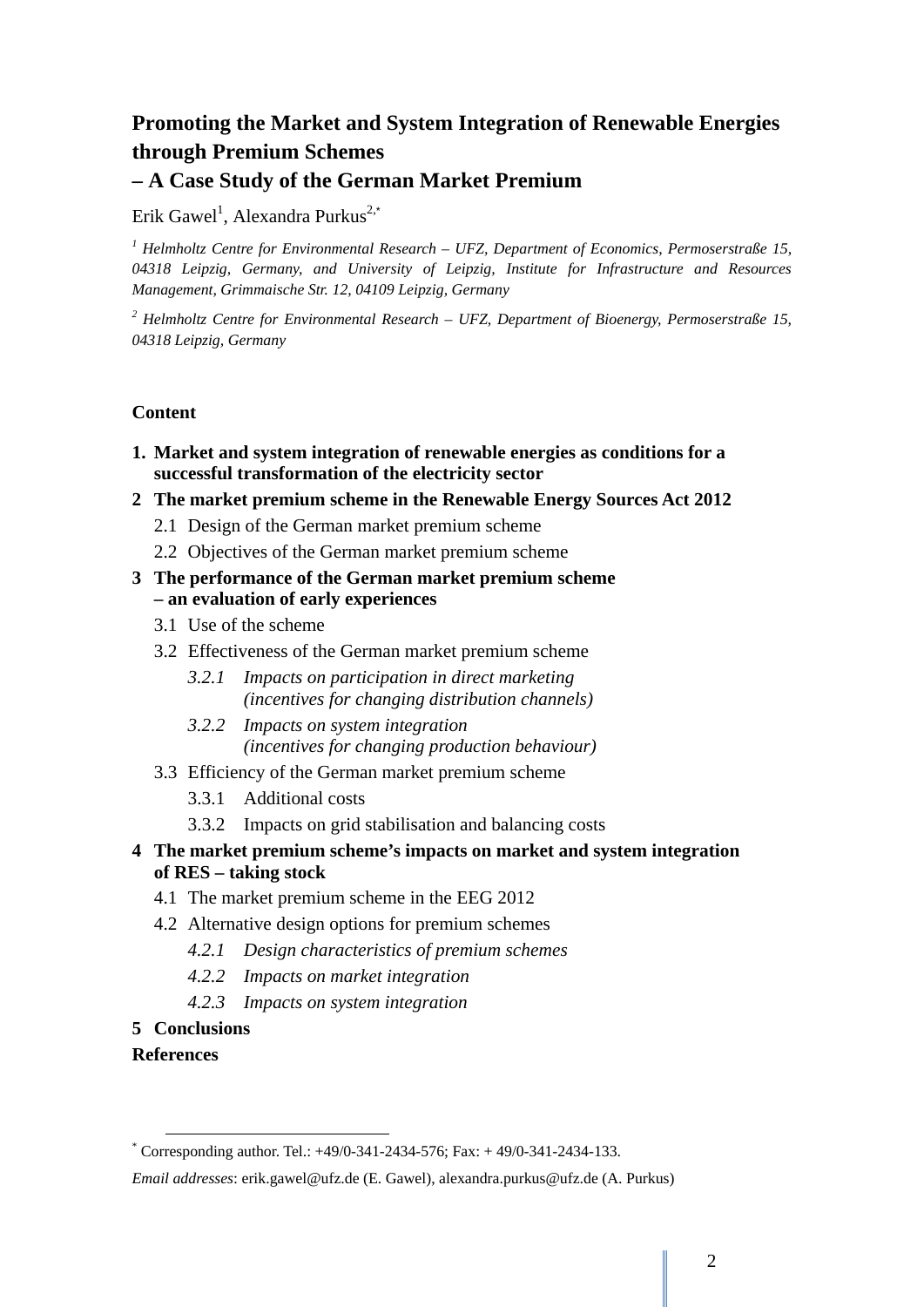### **1 Market and system integration of renewable energies as conditions for a successful transformation of the electricity sector**

In recent years, the share of renewable energy sources (RES) in European gross electricity consumption has been steadily increasing, from 13.6% in 2005 (452.5 TWh) to 19.9% in 2010 (667.8 TWh) (BMU 2012). In order to meet the EU Renewable Energy Directive's 20-20-20 target (COM 2009), member states are planning to further upscale renewable electricity production – according to National Renewable Energy Action Plans, by 2020 RES could reach a share of 34.5% in the EU electricity sector (BMU 2012; ECN 2011). Moreover, some member states have set ambitious long-term targets. In Germany, for example, the Renewable Energy Sources Act (Erneuerbare-Energien-Gesetz, EEG) aims to increase the share of renewable energy sources in electricity supply to at least 35% by 2020, rising up to 80% by 2050 (sec 1 (2) EEG 2012). With this, RES are rapidly outgrowing their status as niche technologies, moving towards becoming the dominant energy technology in the electricity sector in the long term (Eclareon & Öko-Institut 2012; Winkler & Altmann 2012).

However, substituting a centralised energy system based on large-scale, base-load power plants for a mix of predominantly small-scale, decentralised renewable energy technologies, in which intermittent energy sources like wind and photovoltaics (PV) play an important role, poses considerable challenges for the efficiency and security of energy supply (BMU 2011; Neubarth 2011; Hiroux & Saguan 2010). To solve these, systemic approaches are necessary: apart from substituting fossil (and in the case of Germany, nuclear) energies for RES, a successful energy transformation requires investments in complementary conventional plants, an expansion of grid and storage capacities, as well as improvements in energy efficiency and energy savings (BMWi & BMU 2010). Both for grid stability and the economic efficiency of electricity provision, effective short- and long-term market signals to producers are of central importance, as they provide incentives for demand-oriented and efficient deployment of existing plant capacities as well as for investments in increasing the flexibility of electricity production. At the same time, most RES technologies are not yet competitive at current market prices and still require public support.

By offering plant operators a premium on top of the electricity market price, premium schemes represent a potential policy option for aligning renewable electricity production with market signals, while providing incentives for RES investment. Consequently, premium schemes have been implemented by several EU member states in recent years (i.e. Cyprus, the Czech Republic, Denmark, Estonia, Finland, Germany, Italy, the Netherlands, Slovenia and Spain) (RES LEGAL 2012). The design of such schemes varies considerably, as do as their importance within national policy mixes for renewable energy support (cf. Kitzing et al. 2012). This article examines the effectiveness and efficiency of the German market premium scheme, which has been adopted as part of the 2012 amendment of the Renewable Energy Sources Act.

In Germany, technology-specific feed-in tariffs guaranteed for 20 years have proven to be a successful instrument for promoting the expansion of renewable energies (cf.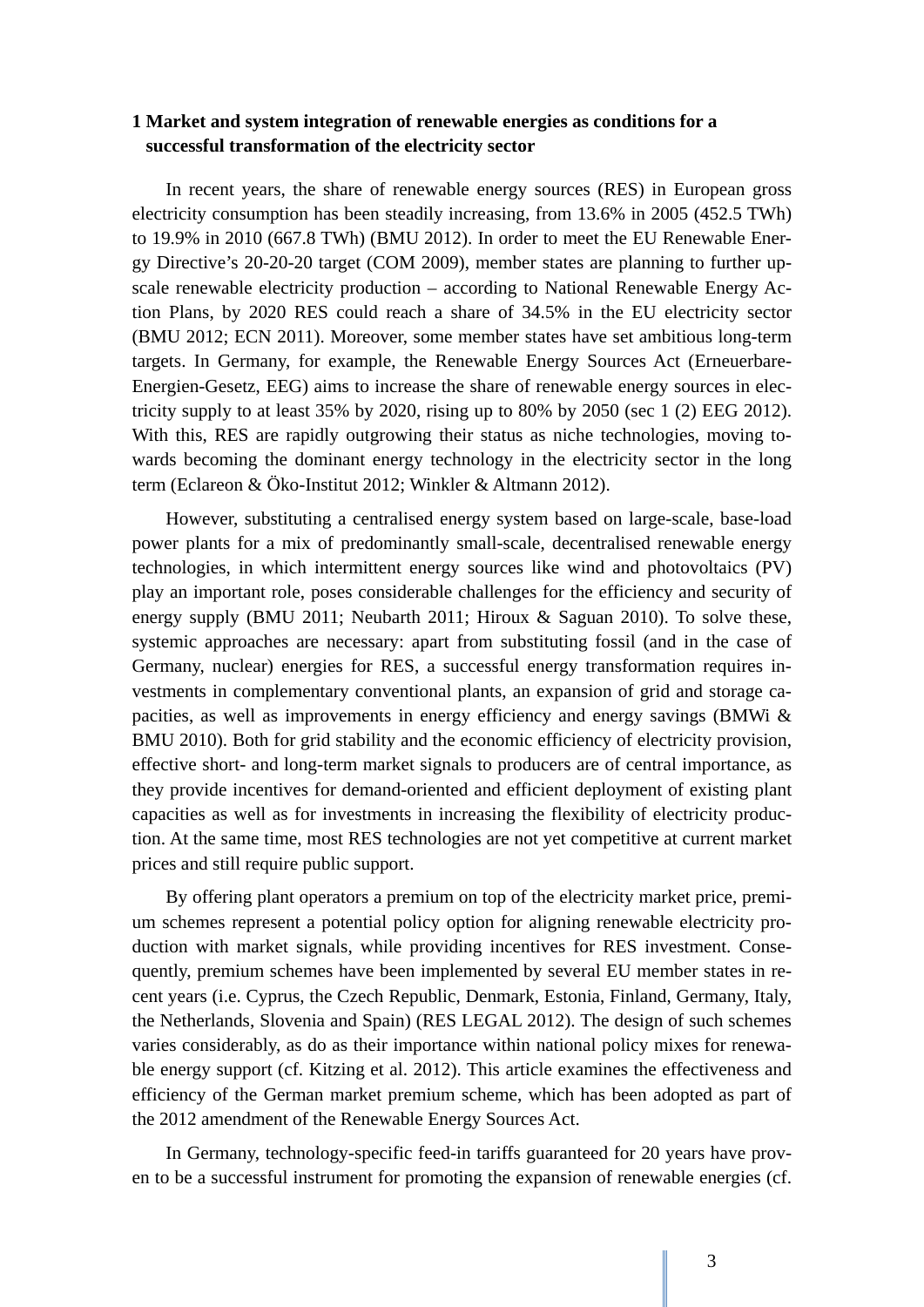Haas et al. 2011; Mitchell et al. 2006; Ragwitz et al. 2007). In 2000, when the Renewable Energy Sources Act came into force, renewable energy installations produced 39,181 GWh of electricity, covering 6.8% of gross electricity consumption; in 2011, 123,186 GWh were produced from RES, providing 20.3% of electricity demand (BMU 2012). However, in combination with priority purchase and transmission rules, publicly administered feed-in tariffs also shield renewable energy producers from both price- and quantity-related market signals (Brandstätt et al. 2011; Wustlich & Müller 2011). For achieving an efficient mix of energy sources, renewable energies cannot remain permanently detached from competition between alternative technologies. The necessity to align investment and production decisions with scarcity signals gives rise to the challenge of market integration, i.e. the inclusion of RES in the allocative processes of the electricity market through an equilibrium electricity price valid for all energy technologies. $<sup>1</sup>$ </sup>

Additionally, security of supply considerations require that grid stability is ensured at all times. The EEG priority transmission rules, however, exempt RES from the task of balancing supply and demand – on the contrary, electricity production which is independent from demand and, in the case of wind and solar power, also intermittent, imposes additional burdens on grid stability. At the same time, the balancing costs for other components of the energy system increase, reducing the system's overall cost efficiency. With the rising share of RES in the energy mix, an increase in regional grid congestions and voltage fluctuations can already be observed, necessitating short-notice interventions by Transmission System Operators (TSOs) (which are legally based on sec 11 EEG and sec 13 (2) EnWG; c.f. Brandstätt et al. 2011; Borggrefe & Nüßler 2009; TenneT 2012; 50Hertz 2012). Moreover, particularly in the case of wind power, the coincidence of high production levels with low demand can cause negative price spikes at the electricity exchange, which can involve significant economic costs (Brandstätt et al. 2011; Andor et al. 2010; Nicolosi 2010). The rising importance of RES therefore brings about the additional challenge of system integration, i.e. renewables must accept responsibility for grid stability, provide balancing services, and align production with demand to a greater extent.

Lastly, a fundamental question is how to design the institutional transition from the current market introduction regime, which is characterised by administered feed-in tariffs and priority purchase and transmission rules, to a systemically integrated market price regime. In 2012, the amendment of the Renewable Energy Sources Act (EEG 2012) introduced a premium scheme as the central instrument to address these challenges. The aim of the so-called "Marktprämie" (market premium) is to provide market experience to renewable plant operators and incentives for demand-oriented electricity production (Fraunhofer-ISI et al. 2011). At the same time, the former feed-in tariff regime remains in place because most RES technologies have yet to reach grid parity (i.e. RES electricity production is more expensive then sourcing electricity from the public

<sup>&</sup>lt;sup>1</sup> The equilibrium electricity price we define as the uniform marginal cost-based price resulting hourly at the electricity exchange from the balance between supply and demand.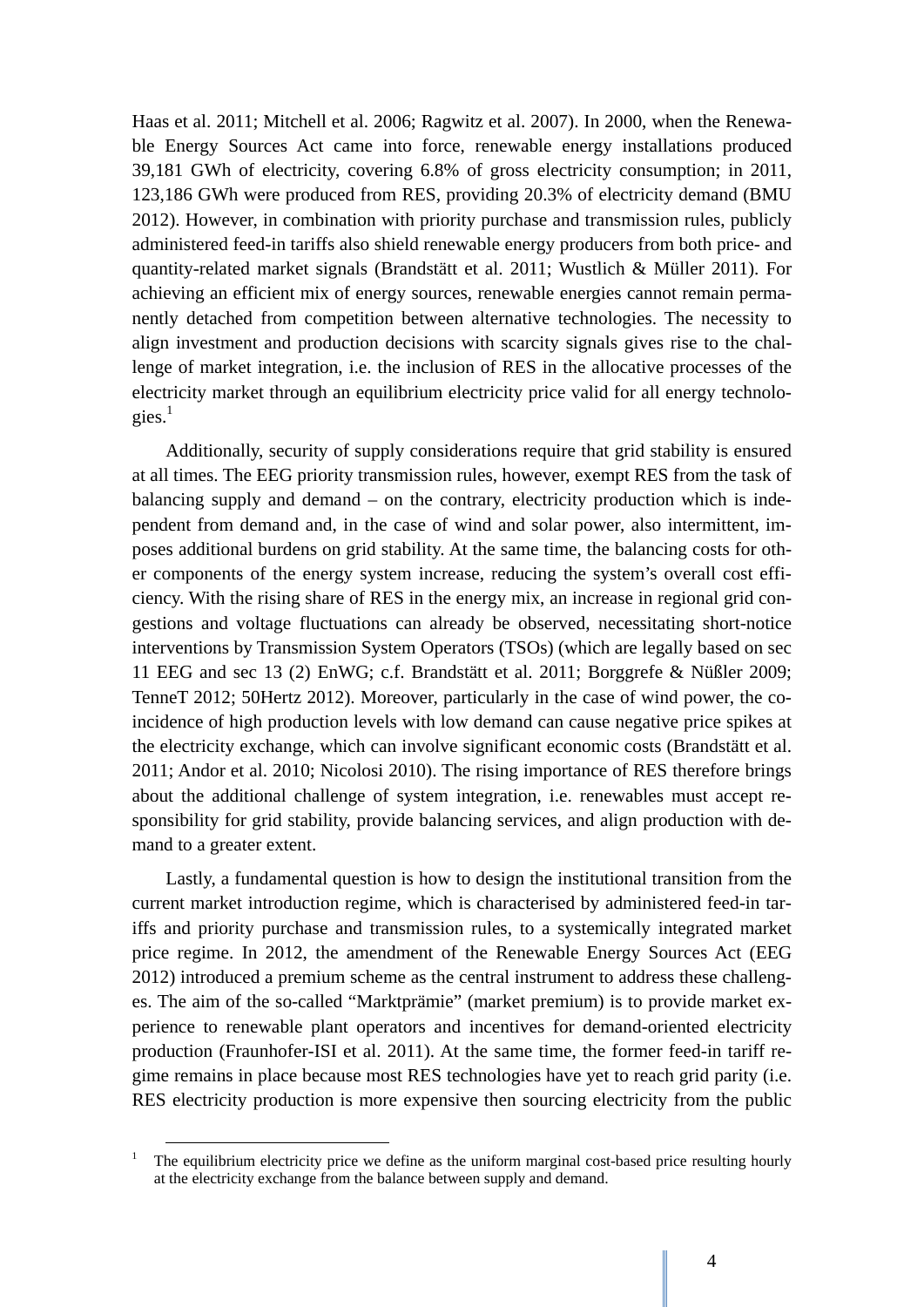grid). As an optional, i.e. parallel, component for integration, the market premium does not aim for a fundamental change in the renewable energy support system, but is intended to promote a smooth transition and prepare the ground for a future transition to a market-based regime.

Building on an evaluation of early experiences, this article examines whether the German market premium scheme in its current design improves market and/or system integration, and if it seems suitable in principle to contribute to these aims (effectiveness). Also, potential efficiency gains and additional costs of "administering integration" are discussed (efficiency). To conclude, we provide an outlook on alternative designs of premium schemes, and discuss whether they seem better suited for addressing the challenges ahead.

#### **2 The market premium scheme in the Renewable Energy Sources Act 2012**

#### **2.1 Design of the German market premium scheme**

Since 01.01.2012, when the Renewable Energy Sources Act 2012 (EEG 2012) came into force, RES plant operators can choose between receiving a fixed feed-in tariff (FIT) and a sliding market premium on a monthly basis (Lehnert 2012; Wustlich & Müller 2011). Alternatively, if certain requirements are fulfilled, electricity suppliers can directly market RES electricity and benefit from a reduction of their EEG surcharge (i.e. the surcharge suppliers pass on to their customers to finance the EEG feed-in tariffs) (sec 39 EEG 2012). Also, RES producers can choose to directly market their electricity without receiving any reimbursements, although they still benefit from priority transmission and grid access rules (sec 33a et seqq. EEG 2012). Whereas in the FIT scheme, TSOs are responsible for selling RES electricity on the spot market (cf. Bundesnetzagentur 2010), plant operators choosing the premium scheme or other forms of direct marketing have to market their electricity themselves. In the market premium scheme, producers are paid the difference between the feed-in tariff a plant would be entitled to and the average market value of the electricity generated. Moreover, they receive a management premium intended to cover additional costs resulting from their direct participation in the market, e.g. balancing costs incurred when actual production deviates from forecasts, and costs for handling market transactions (EEG 2012 annex 4 no. 1; Sensfuß & Ragwitz 2011; Lehnert 2012; Wustlich & Müller 2011; see fig. 1):

> $MPR<sub>Gross</sub> = FIT - MV + MMP$  $\overline{\phantom{a}}$  $MPR_{Net}$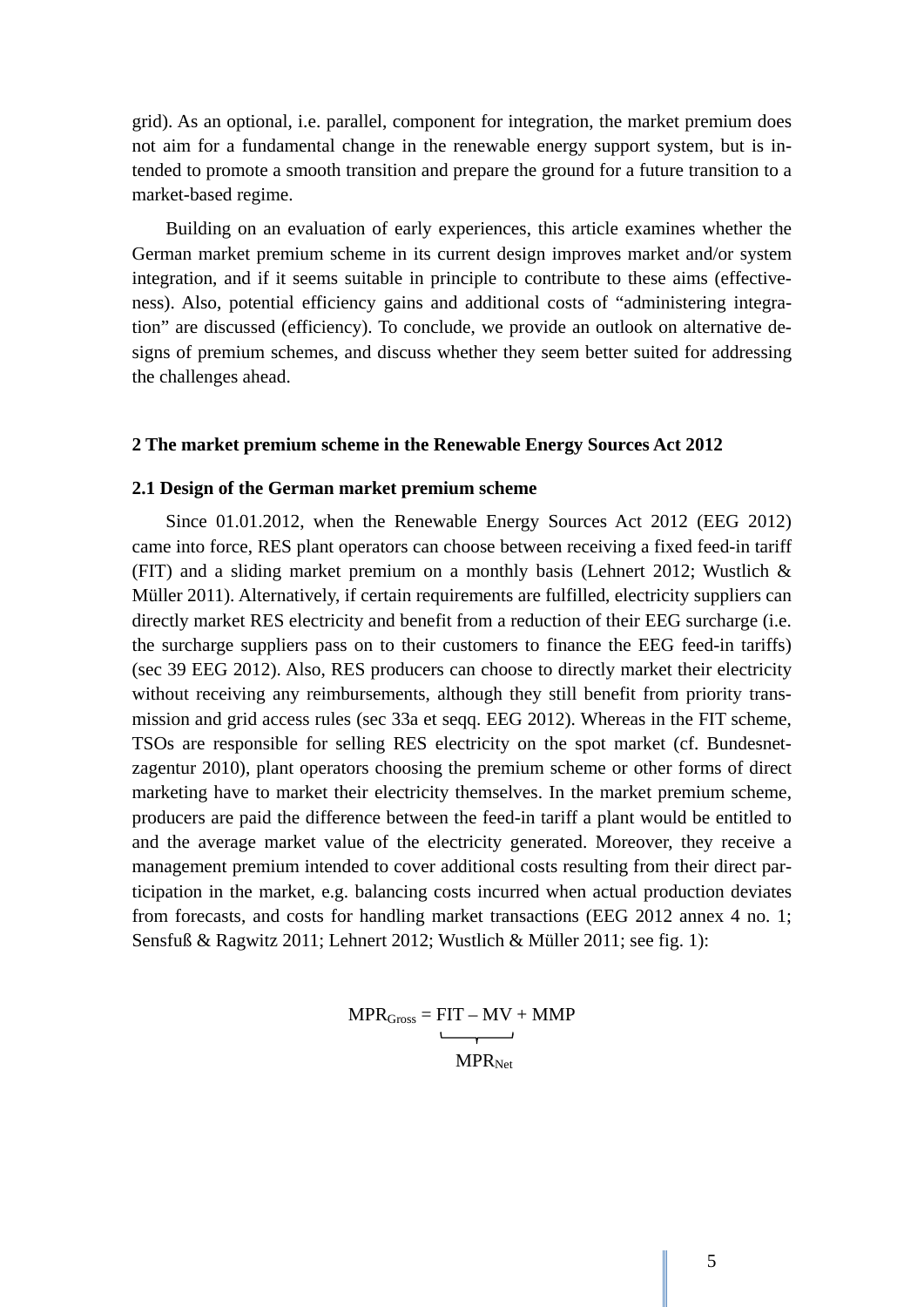Where

| $MPRGross$ :  | total premium in the market premium scheme ("gross premium")                                |
|---------------|---------------------------------------------------------------------------------------------|
| FIT:          | technology-specific feed-in tariff a plant could claim according to<br>sec 16 EEG 2012      |
| MV:           | actual monthly average of the relative $(= \text{technology-adjusted})$<br>market value     |
| MMP:          | technology-specific management premium                                                      |
| $MPR_{Net}$ : | compensation for the difference between market value and feed-in<br>tariff ("net premium"). |

**Fig. 1** Overview of the German market premium scheme



Source: own illustration, based on Lehnert 2012; Wustlich & Müller 2011; EEG 2012 annex 4 no. 1

The average market value is calculated monthly ex post based on hourly prices at the electricity stock exchange EEX (EEG 2012 annex 4 no. 2; Sensfuß & Ragwitz 2011). For dispatchable, non-intermittent RES, the market value equals the actual monthly arithmetic average of hourly contracts on the spot market (EEG 2012 annex 4 no. 2.1). For wind and photovoltaics, a technology-specific "relative" market value is used instead (EEG 2012 annex 4 no. 2.2 et seqq.), because wind is frequently produced at times when demand and electricity prices are low, while the production of solar pow-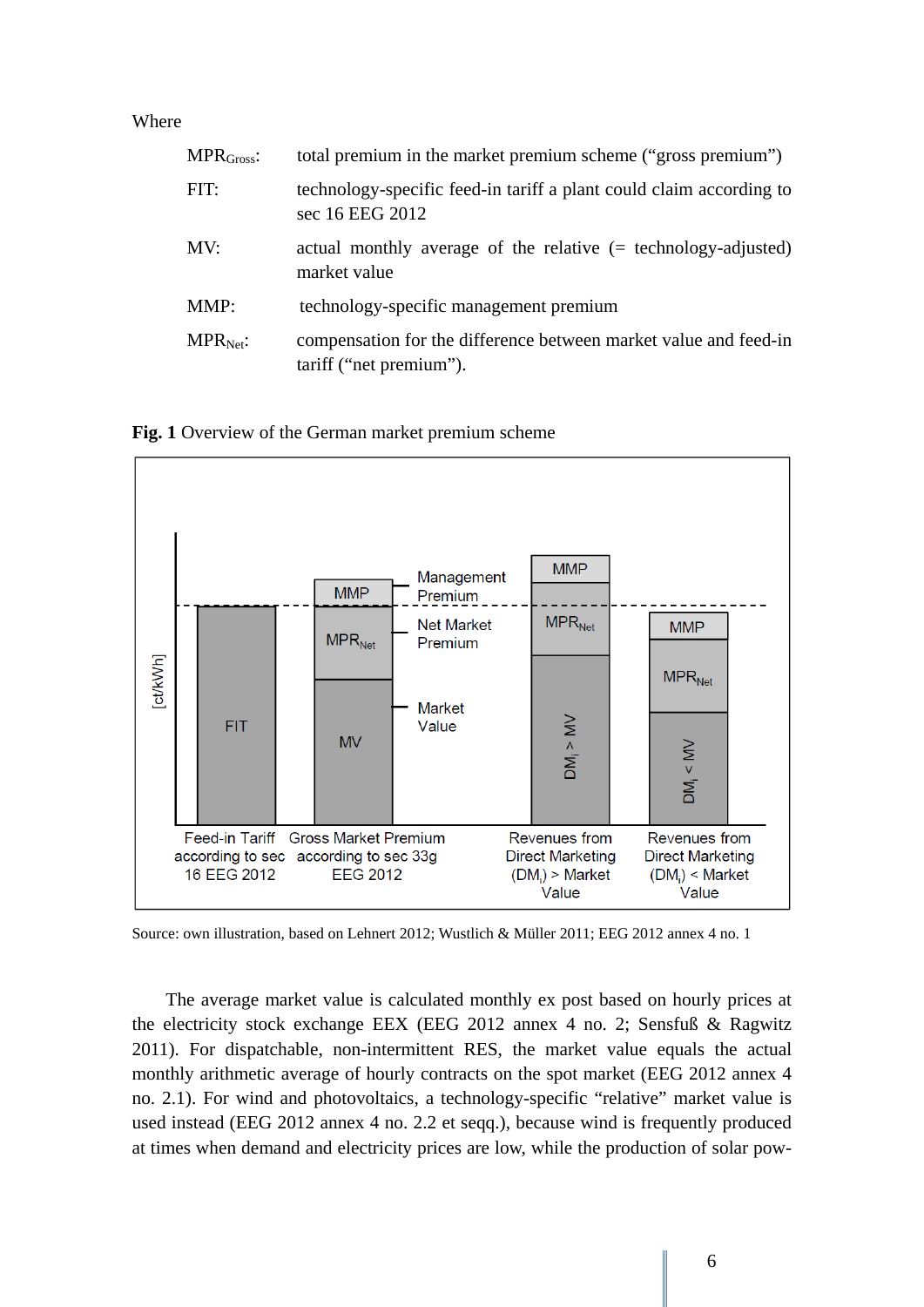er tends to peak around noon, when prices are high. $<sup>2</sup>$  As a result, wind energy tends to</sup> have a lower market value compared to dispatchable RES, while solar power has a higher relative market value (Sensfuß & Ragwitz 2011; Lehnert 2012). The management premium also distinguishes between dispatchable and intermittent RES; to account for the costs of balancing forecasting errors, the latter receive significantly higher premiums (Sensfuß & Ragwitz 2011). For 2012, the management premium for wind and PV amounts to 12€MWh, while dispatchable RES receive 3€MWh (EEG 2012 annex 4 no. 2.2 et seqq.). However, management premium rates are subject to a pronounced yearly decrease, which, in the case of wind and solar power, has been tightened even further through the Management Premium Ordinance (MaPrV) enacted at 29.08.2012 (see tab. 1).

| Year      | <b>Dispatchable</b><br><b>RES</b> | Wind / PV<br>according to | Wind / PV according to MaPrV,<br>29.08.2012 (new)           |               |
|-----------|-----------------------------------|---------------------------|-------------------------------------------------------------|---------------|
|           |                                   | <b>EEG 2012 (old)</b>     | <b>Plants whose out-</b><br>put can be remote<br>controlled | Other plants  |
| 2012      | $0.30 \text{ ct/kWh}$             |                           | $1,20$ ct/kWh                                               |               |
| 2013      | $0,275$ ct/kWh                    | $1.00 \text{ ct/kWh}$     | $0.75$ ct/kWh                                               | $0.65$ ct/kWh |
| 2014      | $0.25$ ct/kWh                     | $0.85$ ct/kWh             | $0.60$ ct/kWh                                               | $0.45$ ct/kWh |
| From 2015 | $0,225$ ct/kWh                    | $0,70$ ct/kWh             | $0,50$ ct/kWh                                               | $0,30$ ct/kWh |

**Tab. 1** Management premium rates according to EEG 2012, annex 4 no. 2.1 et seqq., and MaPrV 2012

Source: own compilation

The total premium paid according to the market premium scheme (MPS), i.e. the "gross" market premium, therefore consists of the sliding "net" market premium  $(MPR<sub>Net</sub>)$ , defined as the difference between technology-specific feed-in tariff and the actual monthly average of the technology-specific market value, and the management premium (MMP).

Additionally, the market premium scheme is complemented by several measures intended to improve the framework conditions for the market and system integration of RES (cf. Gawel & Purkus 2013). For example, participation of RES and storage systems in balancing markets has been facilitated (Bundesnetzagentur 2012), and electricity from new storage installations has been temporarily exempted from grid charges (sec 118 (6) EnWG 2011). Also, for biogas plants using the market premium scheme, a flexibility premium offers additional incentives by compensating for investment costs in

<sup>&</sup>lt;sup>2</sup> The relative market value of wind and PV is calculated by dividing the sum of average hourly sales revenues of wind or PV at the electricity exchange by the amount of wind or PV power produced in that month (Sensfuß & Ragwitz 2011; EEG 2012, annex 4 no. 2.2 et seqq.).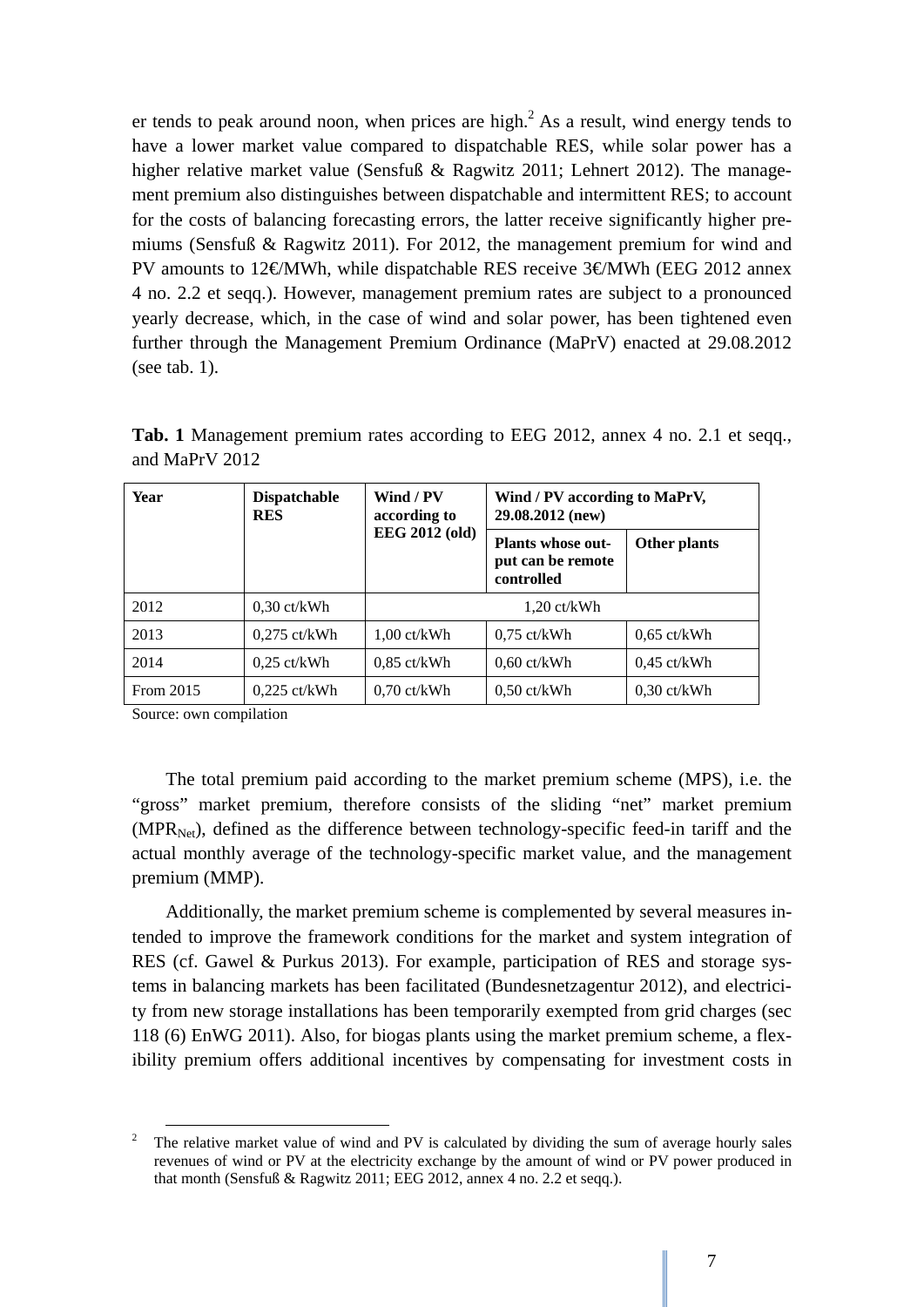additional storage and production capacities required for a more flexible electricity generation (sec 33i EEG).

#### **2.2 Objectives of the German market premium scheme**

In order to analyse the effectiveness of the German market premium, it seems useful to distinguish between three basic objectives which can in principle be pursued through premium schemes:

- *Market integration (in a narrow sense):* By aligning reimbursements for RES production with the average market price level, a premium scheme can increase the exposure of market participants to price risks (Eclareon & Öko-Institut 2012). In such a scheme, the revenues of producers would in principle be determined by the electricity market.
- *System integration:* Furthermore, a premium scheme can contribute to the management of balancing risks in the electricity system, by providing RES producers with incentives to supply balancing power and ancillary services (Eclareon & Öko-Institut 2012).
- *Direct marketing:* Finally, a premium scheme can incentivise a change of distribution channels, to increase the direct participation of RES plant operators in the electricity market. From an economic perspective, however, this does not constitute an end in itself (Knopp et al. 2012), but serves the objectives of improving market and system integration.

To improve the market integration of RES, the German market premium scheme is meant to provide plant operators with incentives to evolve from "passive participants to active market actors" (Fraunhofer-ISI et al. 2011, p. 13, own translation). By switching from feed-in tariffs to direct marketing, producers may gather experience with market operations, while at the same time a stronger alignment of production decisions with market prices is encouraged. By selling electricity when demand – and therefore the market price – is high, producers can earn revenues above the average market values used in calculating the market premium, thereby improving their income relative to the fixed feed-in tariff (BMU 2011; Lehnert 2012). By providing the chance of higher revenues, the net market premium therefore provides *incentives for changing distribution channels*. The management premium, meanwhile, is intended to compensate for the cost risks of direct marketing, i.e. the comparative transaction costs of participating in direct marketing.

The possibility of earning higher revenues by shifting electricity generation to hours with high demand or low supply is also meant to incentivise demand-oriented electricity production, which would improve the system integration of RES (BMU 2011; Neubarth 2011). Here, the objective is not merely to increase participation in direct marketing, but to realise changes in production behaviour, which are relevant for the system's efficiency (*incentives for changing production behaviour*). According to estimates by Consentec and R2B Energy Consulting (2010), such changes in RES production behaviour could save 425 million  $\epsilon$  in 2015 in the conventional energy system,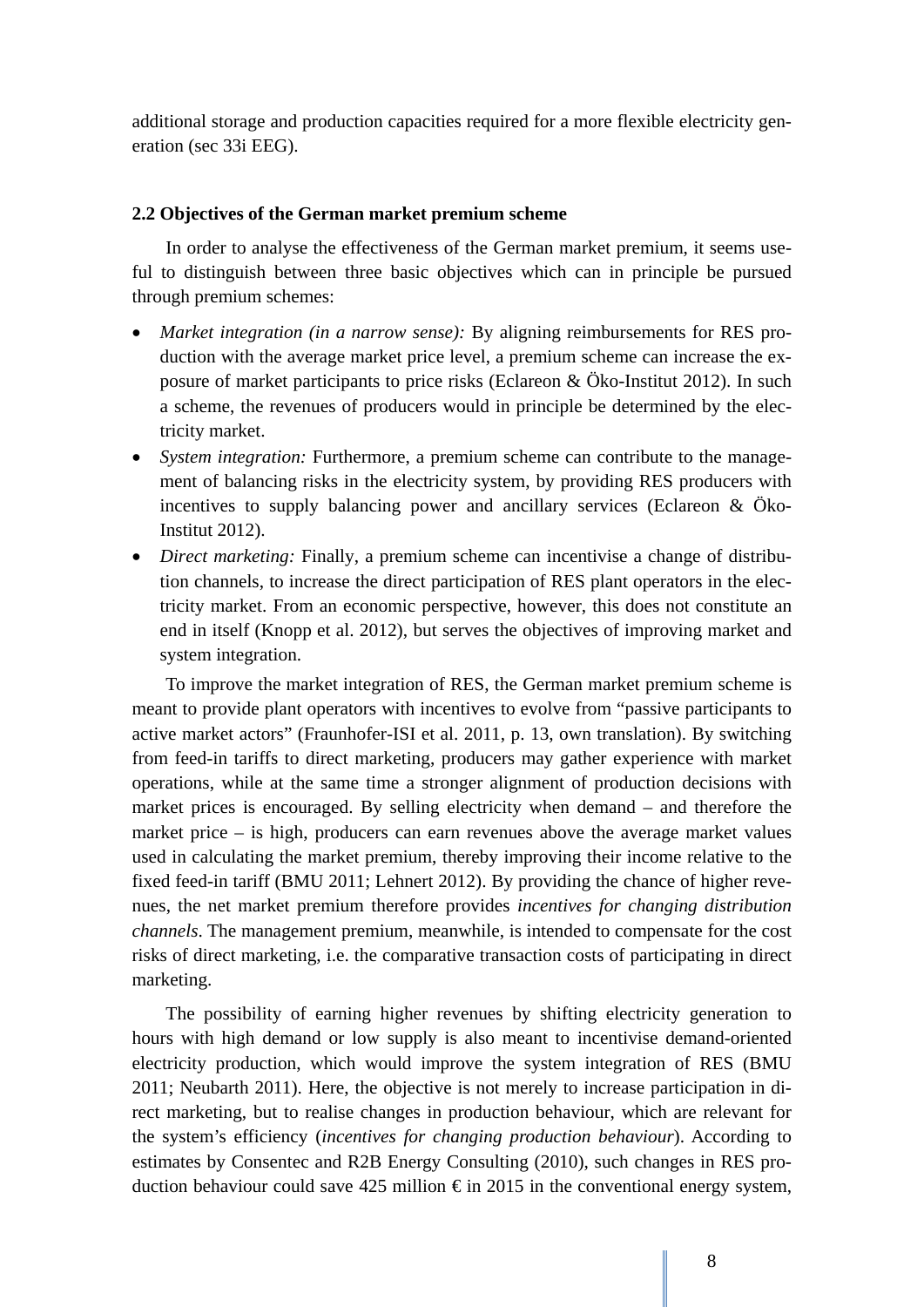or 670 million  $\epsilon$  in 2020 (discounted values, base year 2010). In these estimates, cost savings are mainly realised through changed production patterns of dispatchable RES. For intermittent RES, increasing the flexibility of electricity supply would require extensive investments in storage systems (Consentec & R2B Energy Consulting 2010). While this led to debates about their inclusion in the premium scheme (cf. Fraunhofer-ISI et al. 2011, Votum IWES, S. 182), the net market premium is intended to encourage wind and PV plant operators to at least explore short-term options for providing balancing power (e.g. participation in balancing markets, voluntary curtailment in response to negative power prices, or the alignment of maintenance planning with low-demand hours) (Fraunhofer-ISI et al. 2011). Moreover, in the mid-term, the market premium scheme should provide incentives for more flexible plant designs and the development of energy storage systems (Fraunhofer-ISI et al. 2011). Also, the scheme is expected to improve the quality of forecasts of feed-in quantities, as the exchange of information between plant operators and marketing actors is more direct than in the FIT (Möhrlen et al. 2012), and to reduce costs for balancing forecasting errors, which producers in direct marketing have to bear themselves (Sensfuß & Ragwitz 2009; Consentec & R2B Energy Consulting 2010). However, though an increased demand-orientation of RES production is encouraged, priority transmission rules remain intact for RES plants participating in direct marketing (sec 8 and 9 et seqq. EEG 2012; Schumacher 2012; Wustlich & Müller 2011), as well as rules pertaining to the priority connection of RES plants to the grid (sec 5 et seqq. EEG 2012; Wustlich & Müller 2011).<sup>3</sup> Consequently, RES producers in the premium scheme remain relatively shielded from balancing and volume risks (cf. Eclareon & Öko-Institut 2012).

Increasing the market integration of RES in a narrow sense, meanwhile, is not the aim of the German market premium scheme. In its current design, the net market premium eliminates the general price risk almost completely, by covering the difference between average market prices and feed-in tariff rates (Nestle 2011). As such, decisions about the mix of energy sources employed remain directed by publicly administered feed-in compensation, as opposed to market forces. Exposing plant operators to an increased market price risk is explicitly not the market premium scheme's intention, because this would diminish planning certainty and decrease the willingness to invest in RES (cf. Sensfuß & Ragwitz 2009). Therefore, the following discussion can be limited to the aspects of direct marketing and system integration.

<sup>&</sup>lt;sup>3</sup> If RES plants in the market premium scheme are forced to reduce output as a consequence of feed-in management measures (sec11 EEG 2012), they are entitled to compensation for lost revenues, same as plants in the FIT scheme (sec 12 (1) EEG 2012; Schumacher 2012).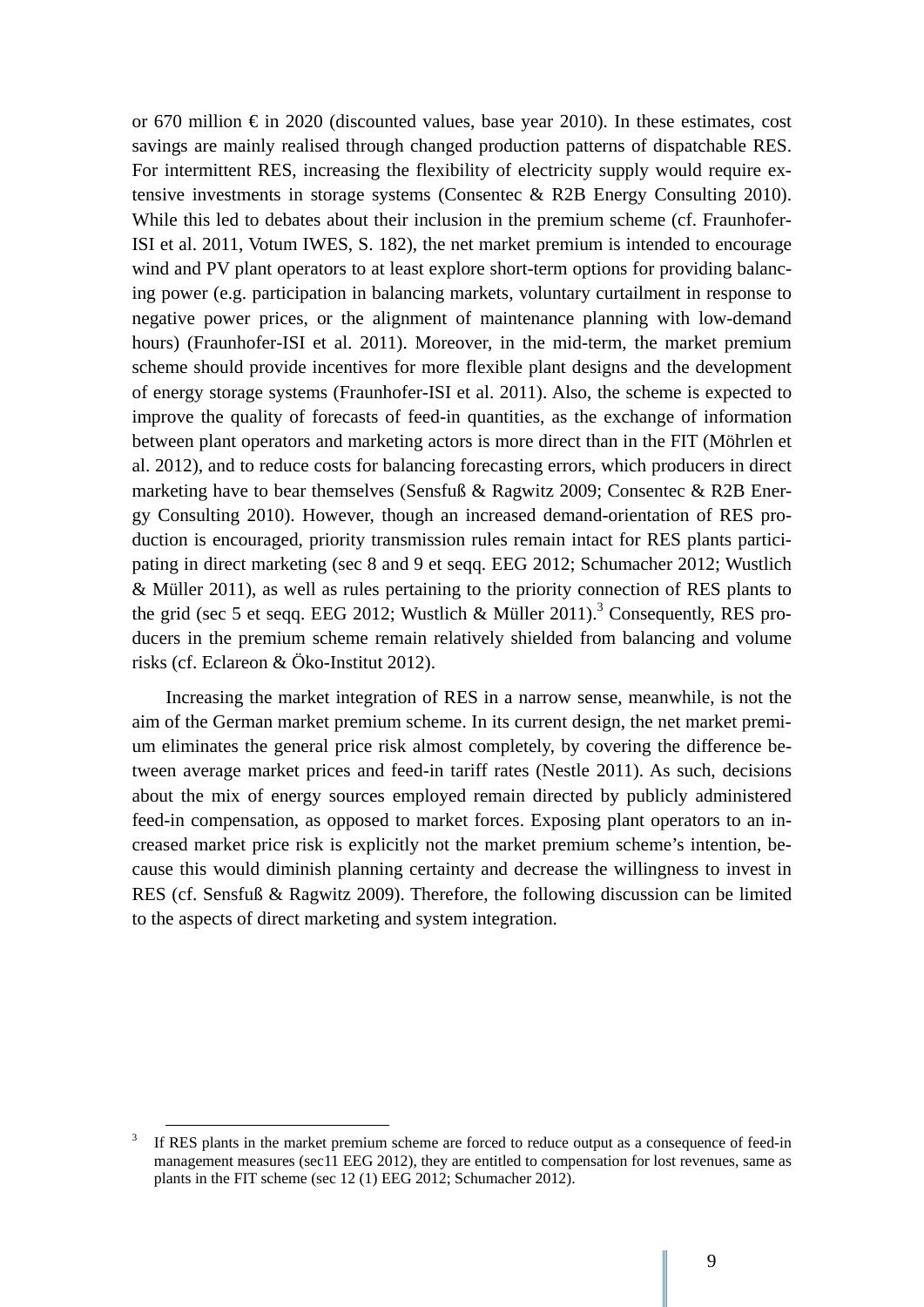## **3 The performance of the German market premium scheme – an evaluation of early experiences**

## **3.1 Use of the scheme**

After the first year of its implementation, the market premium scheme has been successfully established as an alternative to the EEG feed-in tariffs (figures 2 and 3). In particular, the degree to which wind power plants use the premium scheme is considerably higher than initially expected (50Hertz et al. 2011). Also, an increasing number of bioenergy plants changed to the market premium regime: while in January 2012 933 MW of installed capacity chose this form of direct marketing, this number rose to 1963 MW in December (EEG-KWK-G 2012a), which is equivalent to about a third of the total installed biomass capacity of 2011 (cf. BMU 2012). While data for the installed capacity in the market premium scheme is available on a monthly basis, this is not yet the case for data about quantities of electricity produced. However, based on forecasts of average monthly full load hours for 2012, estimates are possible (cf. IE Leipzig 2011; 50Hertz et al. 2011). According to these, an estimated 65% of all on- and offshore wind power production between January and October 2012 was reimbursed according to the market premium scheme (cf. fig. 4). For bioenergy plants the premium scheme's share was smaller, but still significant, amounting to an estimated 26% (cf. fig. 4). For PV installations the feed-in tariff remains the dominant support instrument – only about 3% of the plants have been using the premium scheme; as the small, decentralised scale of production results in high transaction costs when electricity is marketed directly, this finding is hardly surprising. For landfill, sewage treatment and mine gases, direct marketing aiming for a EEG surcharge reduction is more important than the premium scheme (cf. fig. 4; EEG-KWK-G 2012a). Likewise, water power plants use the premium scheme only to a limited extent (in 2012, an average of 400MW of installed water power capacity used the scheme each month, which is equal to about 9% of the installed capacity at the end of 2011), while it is not relevant at all for geothermal power plants (fig 2; EEG-KWK-G 2012a; BMU 2012).

Compared to 2011, the market premium scheme significantly increased participation in direct marketing – in particular, direct marketing was strengthened considerably for the wind, PV and biomass technology groups (cf. EEG-KWK-G 2012a). At the same time, direct marketing for reducing the EEG surcharge according to sec 39 EEG has become less relevant (cf. EEG-KWK-G 2012a), as eligibility requirements have been tightened and achievable benefits reduced (Hummel 2012; Lehnert 2012).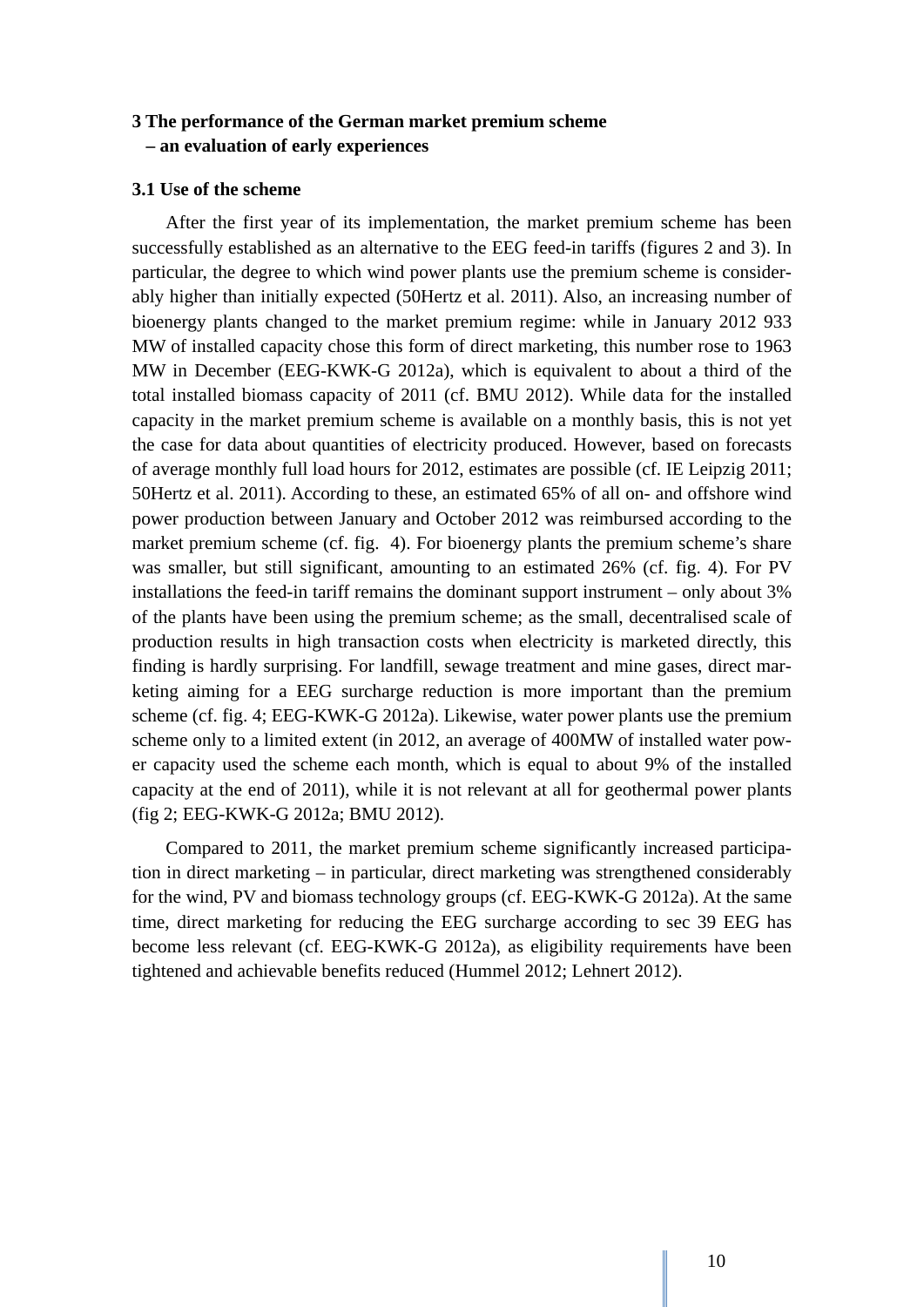



Note: "others" encompass geothermal power, landfill gas, sewage treatment gas and mine gas Source: own illustration, based on EEG-KWK-G 2012a





Note: "wind" includes onshore and offshore wind power, "others" include water power and landfill gas, sewage treatment gas and mine gas

Source: own illustration, based on data about RES electricity in the FIT scheme marketed by the TSOs (EEG-KWK-G 2012b), and estimates of directly marketed electricity amounts, using data about installed capacities (EEG-KWK 2012a) and forecasts for monthly average full load hours in 2012 (IE Leipzig 2011)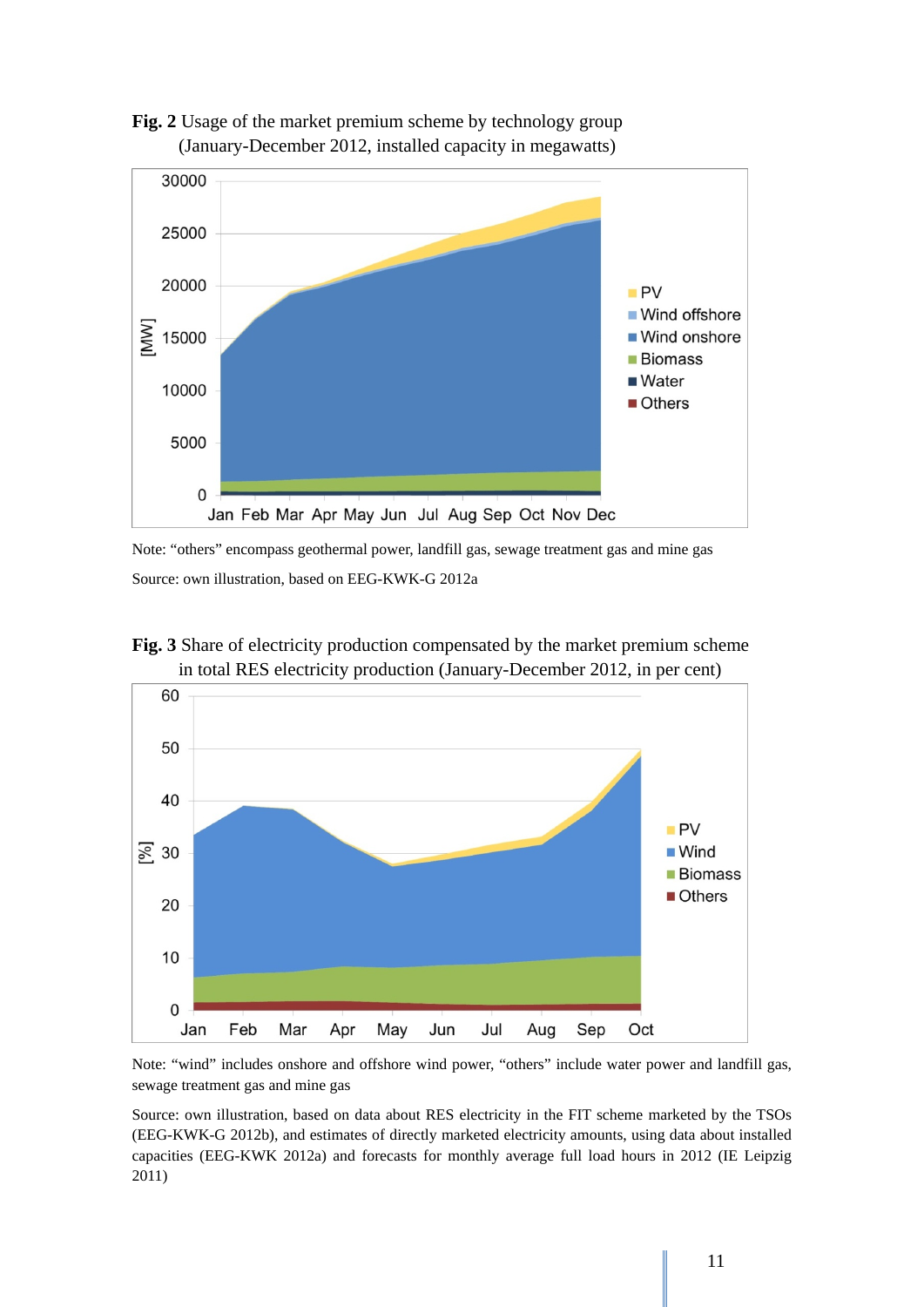

# **Fig. 4** Shares of different direct marketing options in RES electricity production (January-October 2012, in per cent)

Source: own illustration, based on own estimates of directly marketed electricity amounts (cf. EEG-KWK 2012a; EEG-KWK-G 2012b; IE Leipzig 2011)

#### **3.2 Effectiveness of the German market premium scheme**

The market premium scheme can be considered effective if it increases participation in direct marketing (3.2.1), and improves the system integration of RES (3.2.2).

## *3.2.1 Impacts on participation in direct marketing (incentives for changing distribution channels)*

Mainly, the market premium scheme supports the market integration of RES by encouraging producers to gain experiences with market processes by participating in direct marketing. In this way, it is intended to facilitate a future transition towards a market regime (cf. Sensfuß & Ragwitz 2009; Consentec & R2B Energy Consulting 2010). Given that the market premium scheme has caused a significantly higher number of plant operators to choose direct marketing than in previous years, it can be considered effective in this regard (Kopp et al. 2012; cf. also EEG/KWK-G 2012a). However, while the main incentive for changing distribution channels should be the possibility of realising higher profits through demand-oriented production and intelligent marketing (cf. BMU 2011, section 2), it is to be expected that the management premium plays an important role in the successful uptake of the premium scheme. While additional profits from price-oriented direct marketing are subject to market risks, the management premium represents a certain additional income, as long as it surpasses the actual costs of changing the distribution channel (cf. section 3.3).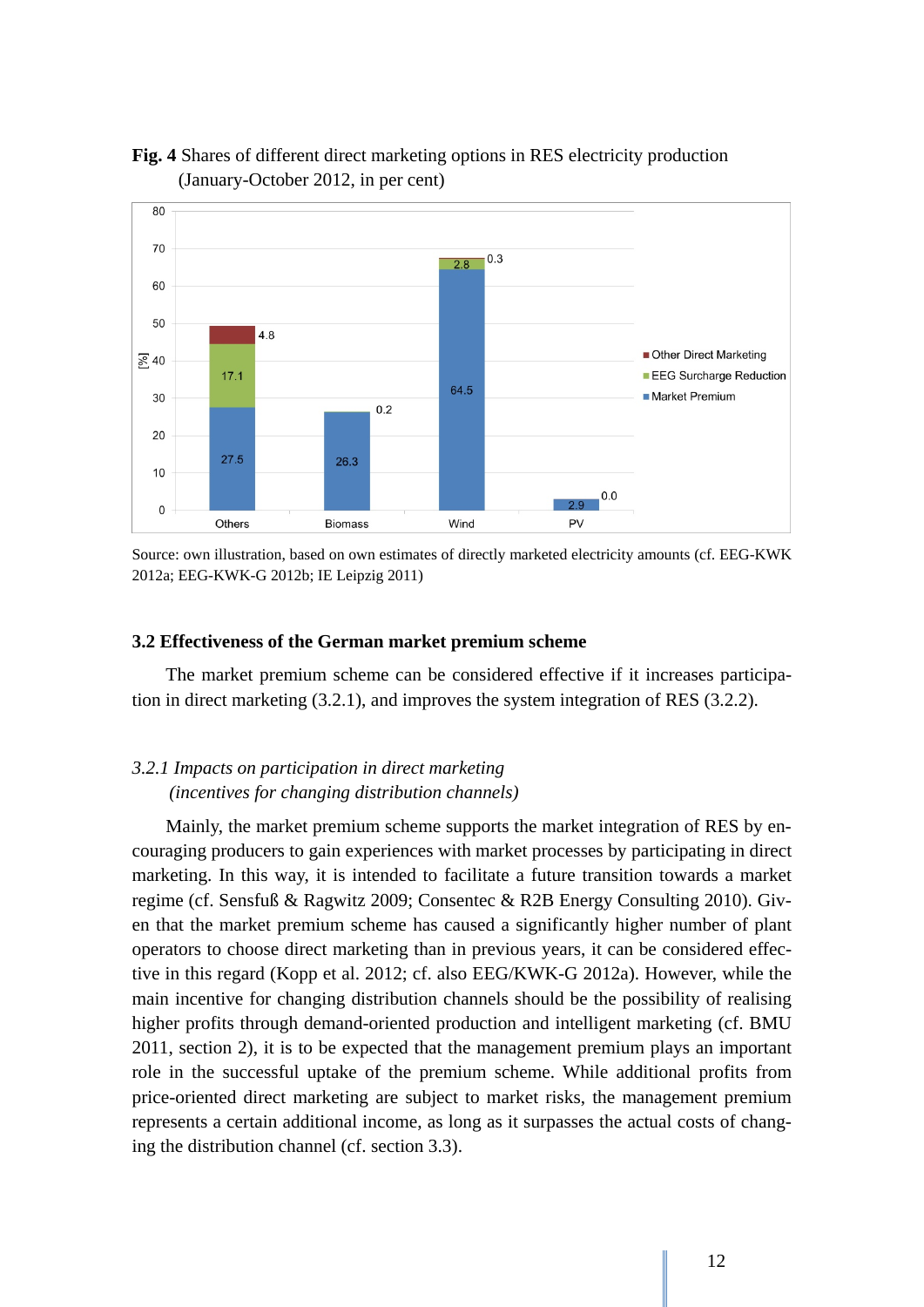Meanwhile, when directly participating in electricity and balancing markets, largescale RES producers and electricity utilities can benefit from increasing returns to scale and existing market experience. As a result, they may have a competitive advantage compared to small-scale producers, causing concerns that the market premium scheme could promote concentration processes in the RES sector (Nestle 2011). While this question merits further empirical analysis, the premium scheme has initiated the development of business models which also handle direct marketing activities for small RES producers (cf. e.g. Statkraft 2012; Uken 2012).

#### *3.2.2 Impacts on system integration (incentives for changing production behaviour)*

Although RES producers remain shielded from general market price risks, the market premium scheme does set incentives to react to short-term price signals (cf. section 2.2). For evaluating the scheme's impacts on system integration, it is necessary to discuss whether these incentives are effective in promoting demand-oriented electricity production. For this purpose, a fundamental distinction has to be made between incentives for a short-term adaptation of production decisions and long-term investments in energy storage systems and flexible RES plant design. Given that the inclusion of wind power and PV was debated prior to the market premium scheme's implementation, the effects on the system integration of intermittent RES are discussed first.

To date, for wind power and PV installations curtailment remains the main option for steering their feed-in of electricity into the grid (Brandstätt et al. 2011). For more comprehensive investments in flexible plant design and storage systems, which are still at an early stage of technological development, the incentives offered by the market premium scheme are considered to be insufficient (Fraunhofer-ISI et al. 2011, Vote IWES, p. 148; Nestle 2011; Dietrich & Ahnsehl 2012).

Meanwhile, plant operators only receive the market premium for the amount of electricity they actually sell; in the absence of storage options, electricity production is therefore profitable as long as the market price is higher than the plant's marginal costs minus the amount of the gross market premium which the producer expects to receive (Andor et al. 2010; Klessmann et al. 2008; cf. tab. 2). Since the marginal costs of wind and solar power production approach zero, this means that for intermittent RES, electricity production remains profitable even if market prices are negative. Moreover, plant operators do not have to bear balancing risks; if they are forced to reduce their output in order to ensure grid stability, they are entitled to compensation (Schumacher 2012; Wustlich & Müller 2011; sec 12 (1) EEG 2012). As a result, the behavioural incentives of the market premium scheme will only encourage voluntarily curtailment, when the surplus of electricity on spot markets becomes so great that sellers have to offer buyers a larger amount than the gross market premium (i.e. net market premium plus management premium) they expect to receive. $4$  If this is the case, the market premium scheme

<sup>&</sup>lt;sup>4</sup> Notwithstanding, the market premium scheme sets incentives for shifting maintenance activities and other unavoidable ouput reductions to hours with low or negative electricity prices (cf. Fraunhofer-ISI et al. 2011).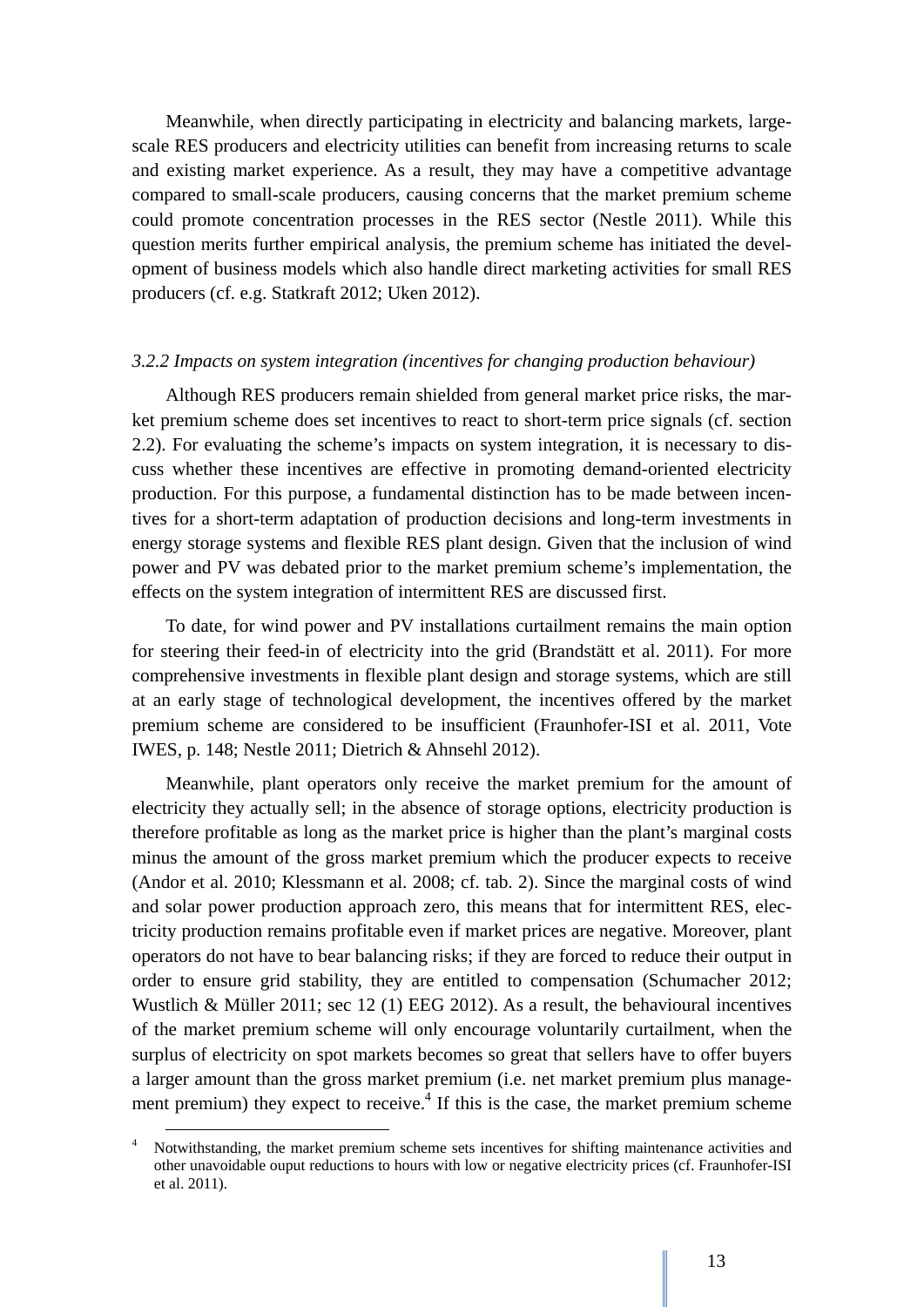improves economic efficiency compared to a feed-in tariff system, where production is completely detached from market price developments. From an economic perspective, however, production would only make sense if market prices at least covered marginal production costs, that is if market prices were positive in the case of RES with marginal costs close to zero (see tab. 2).

**Tab. 2** Operational profitability and economic efficiency of RES production, depending on market prices (P), marginal costs of production (MC), and the expected value of the gross market premium  $(E\{MPR<sub>Gross</sub>\})$ 

|                    | Production is profitable for plant<br>operators, if | Production is economically effi-<br>cient, if |
|--------------------|-----------------------------------------------------|-----------------------------------------------|
| EEG market premium | $P \geq MC - E\{MPR_{Gross}\}$                      | $P \geq MC$                                   |
| scheme             | For $MC = 0$ :                                      | For $MC = 0$ :                                |
|                    | $P \geq -E\{MPR_{Gross}\}$                          | $P \geq 0$                                    |
| EEG feed-in tariff | $P \in \mathbb{R}$                                  |                                               |

Source: own compilation, based on Andor et al. 2010

Consequently, the market premium scheme only sets effective incentives for demand-oriented production when electricity market prices are highly negative, i.e. smaller than the negative expected value of the gross market premium. To assess the relevance of this effect, an examination of the frequency and magnitude of negative price events in the spot market of the European Electricity Exchange (EEX) is informative (see fig. 5). In 2011, negative prices occurred in 15 hours of the year, affecting a total of 464.2 GWh. In 2012, prices were negative in 23 hours (until November), affecting 747.4 GWh. However, slightly negative prices between 0  $\in$ MWh and -1  $\in$ MWh are the most frequent category, whereas prices below -10  $\infty$ MWh only occurred in three (2011) and five (2012) hours respectively (at the same time, the management premium for wind and PV alone amounts to 12€/MWh). As a result, plant operators of RES with marginal costs close to zero would only be incentivised to forego production in a very limited number of hours in a year. Windfall profits in connection with the management premium lead to additional distortions of price signals for demand-oriented electricity generation (see section 3.3). For intermittent RES, it seems therefore unlikely that the market premium scheme will cause a significant shift in production patterns towards a stronger demand-orientation.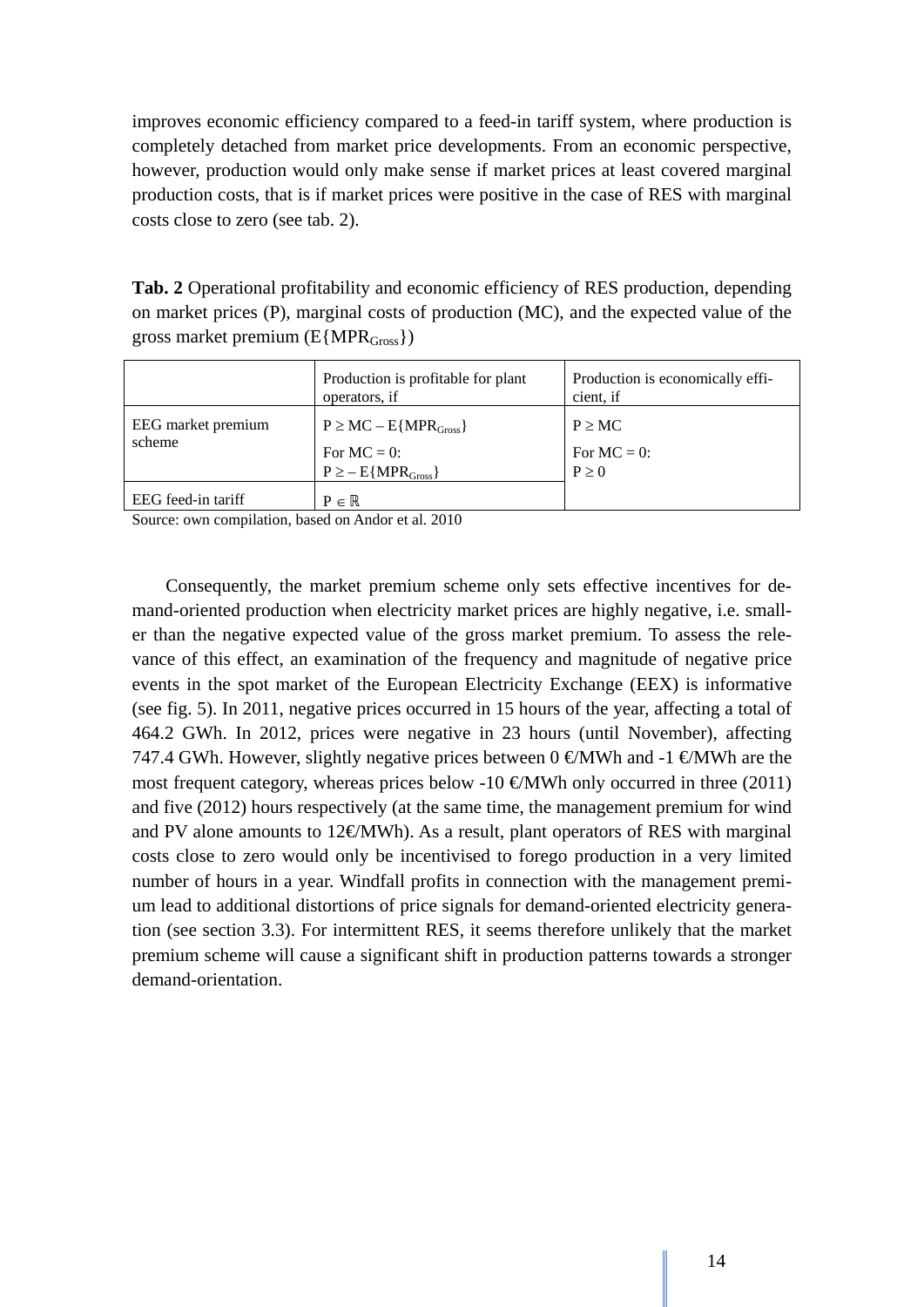

**Fig. 5** Negative electricity prices on the EPEX spot market, 01.01.2011-30.11.2012

Source: own illustration, based on EPEX Spot 2012

Furthermore, up to now the market premium scheme has not been able to break the trend towards an increasing number of congestion management measures TSOs have to take in order to safeguard grid stability (according to sec 11 EEG 2012 and sec 13 (2) EnWG, see fig. 6). Several factors are relevant in explaining the rising number of interventions, such as the growing share of intermittent RES in total electricity production and the increasing regional divergence of electricity supply and demand (cf. Borggrefe & Nüßler 2009). An estimation of the influence of individual factors and potentially positive effects of the premium scheme on grid stability is beyond the scope of this paper. However, the continuing increase in the number of congestion management measures demonstrates that the market premium scheme as the primary instrument for supporting RES system integration is clearly not sufficient.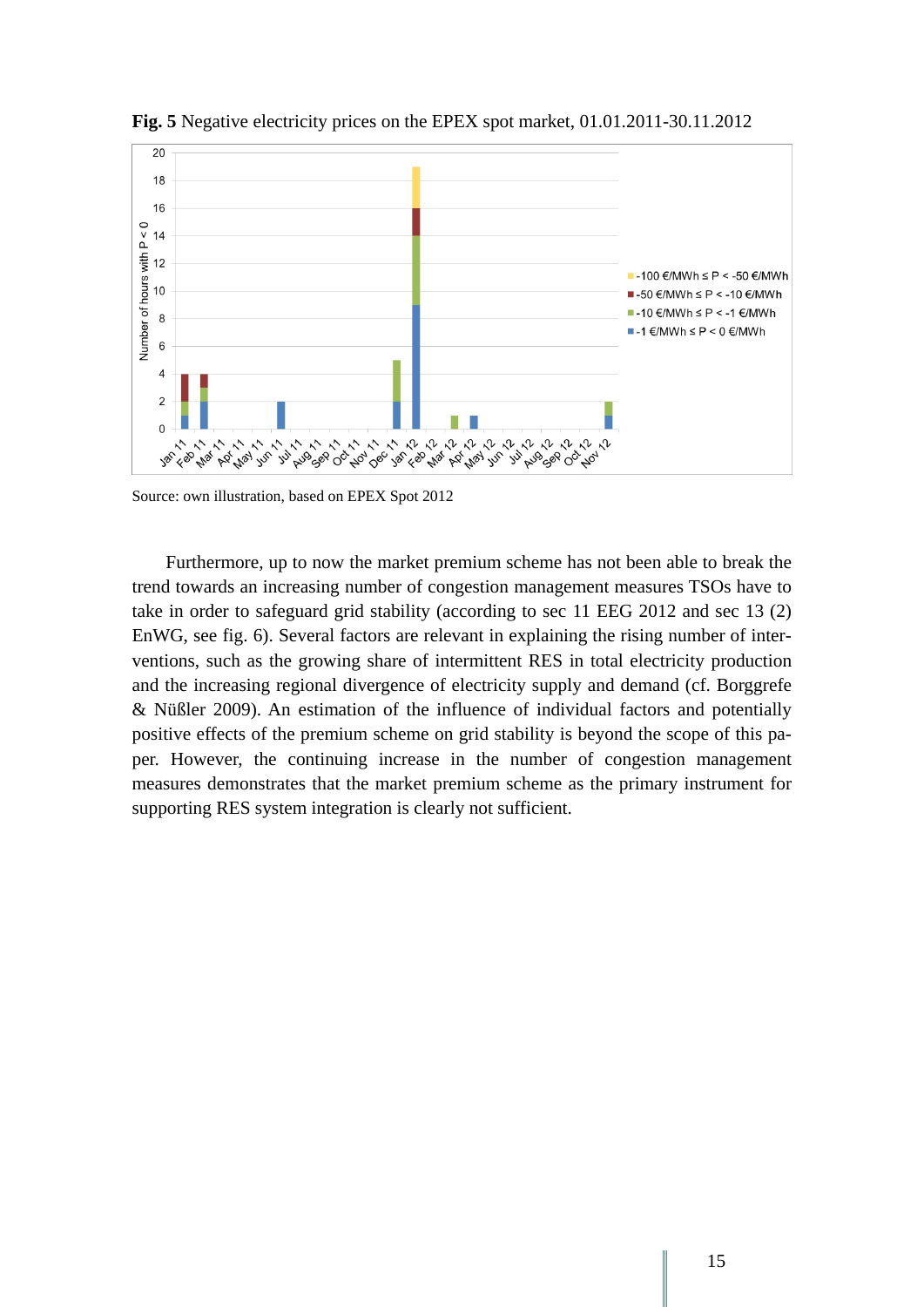

**Fig. 6** Congestion management measures according to sec 11 EEG in the control areas of the TSOs 50Hertz and TenneT (January 2010-November 2012)<sup>5</sup>

Source: own illustration, based on 50Hertz 2012; TenneT 2012

In the case of dispatchable RES like bioenergy, water power, and landfill, sewage treatment and mine gases, the market premium scheme can effectively support system integration if a switch towards flexible electricity production can be implemented with relatively little effort (Consentec & R2B Energy Consulting 2010). For bioenergy plants in particular, the market premium scheme provides higher incentives than for wind and PV installations, because producers incur variable costs for energy carriers. With marginal costs above zero, bioenergy plant operators would therefore have a higher willingness to voluntarily curtail output when electricity prices are low; moreover, the combustion of bioenergy carriers can be shifted to hours with higher prices. However, even for biogas plants the incentives set by the market premium scheme have been shown to be too low to encourage necessary investments in flexible plant designs (Fraunhofer-IWES et al. 2011). Unlike with other technologies, for biogas plants the flexibility premium has been created to fill this gap (sec 33i EEG 2012; Fraunhofer-IWES et al. 2011). Meanwhile, to confirm if the incentives provided by market premium and flexibility premium in combination are sufficient to encourage investments in flexible plant designs, empirical studies are necessary.

<sup>&</sup>lt;sup>5</sup> The control areas of the TSOs 50Hertz and Tennet cover Northern and Eastern Germany and include the entire coastline (Netzentwicklungsplan 2012); as a result, the system integration of intermittent RES is particularly challenging for these control areas. In the control areas of the remaining TSOs TransnetBW and Amprion no interventions according to sec 11 EEG 2012 have been necessary yet (as of August 2012, personal communication).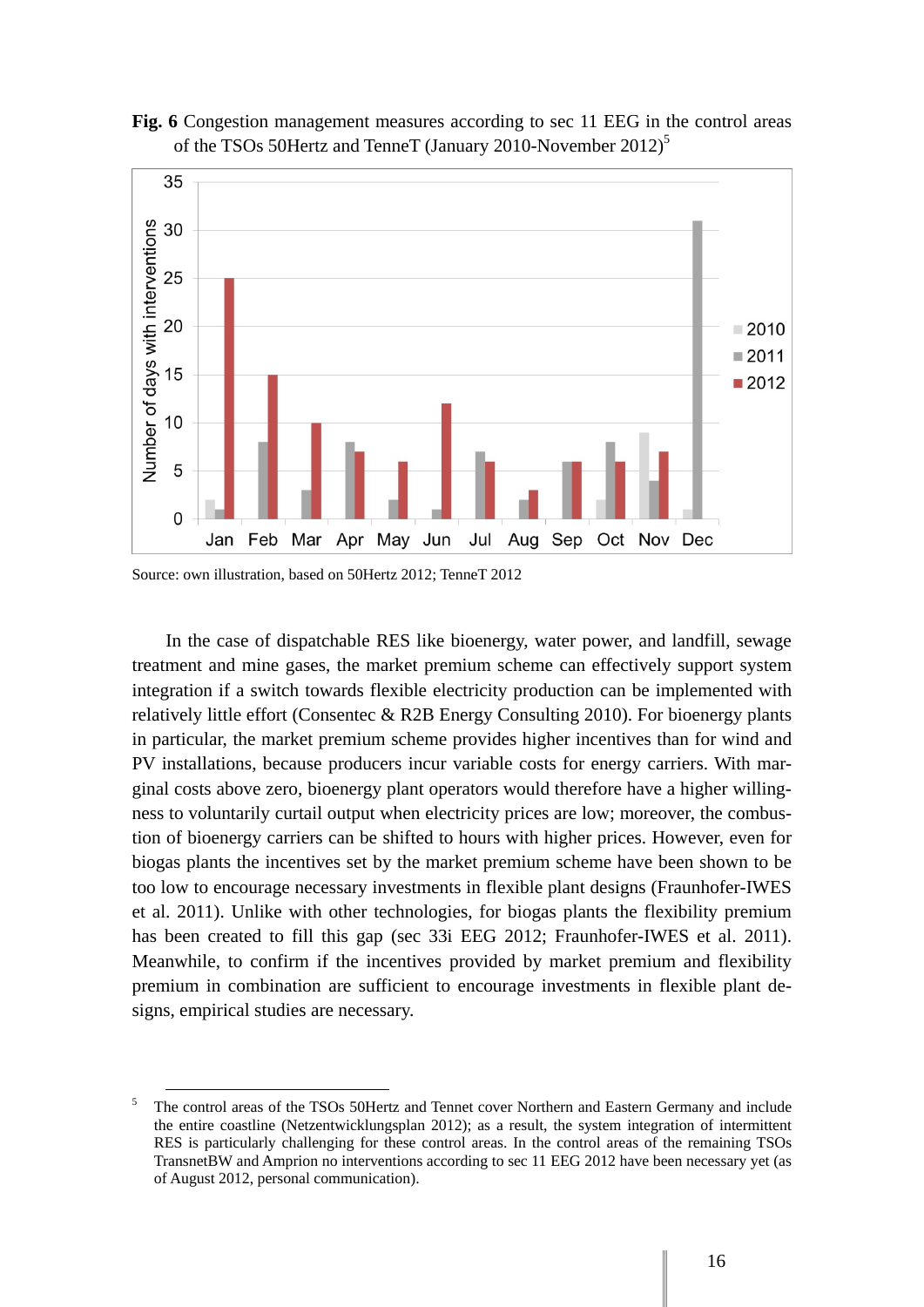#### **3.3 Efficiency of the German market premium scheme**

A central criterion for evaluating the market premium scheme is whether it succeeds in improving the economic efficiency of RES electricity supply. Given that technology-specific feed-in tariffs remain the basis for the calculation of the net market premium, the scheme does not lead to a reduction in average electricity generation costs (see section 2.2). However, it would contribute to efficiency improvements, if

1. the electricity system's grid stabilisation and balancing costs were reduced

2. the additional costs necessary for administering the scheme did not overcompensate these savings.

#### *3.3.1 Additional costs*

Additional costs arise for the organisation of direct marketing activities and the administration of the market premium scheme, which exists in parallel with the FIT scheme's distribution channels. No data is available yet about the transactions costs to grid operators of processing premium calculations and payments. With regard to producers' handling costs of direct marketing, which are compensated by the management premium, the existence of windfall profits has been criticised since shortly after the scheme's introduction (BÜNDNIS 90/DIE GRÜNEN 2012; IZES 2012). Based on recommendations from Fraunhofer-ISI et al. (2012), the management premium ordinance (MaPrV, adopted 29.08.2012) significantly lowered management premium rates for intermittent RES in 2013 and the following years, and introduced a distinction between wind and PV plants according to remote control possibilities (cf. tab. 1).

However, this adjustment of premium rates does not stop plant operators from obtaining windfall profits by claiming the market premium because of its high management premium, without significantly changing their production behaviour (IZES 2012). Because of the strong degression in the management premium's design, it can be profitable for producers to change back into the feed-in tariff scheme in the mid-term, placing doubts on the permanence of market and system integration effects (IZES 2012). While problematic, this effect is difficult to mitigate; at least in its implementation phase, the market premium scheme has to offer plant operators additional income possibilities, to incentivise a change of distribution channels (see section 2).

Overall, additional costs of the market premium in comparison with the feed-in tariff scheme are primarily caused by the management premium (cf. BMU 2011; Sensfuß & Ragwitz 2011; see section 2). Based on data on installed capacities using the market premium scheme (see fig. 2) and estimates of the corresponding quantities of electricity produced, an assessment of these costs is possible (see tab. 3). For 2012, total management premium costs can be estimated to amount to 460 Mio.  $\epsilon$  (cf. also Nick-Leptin 2012; Hummel 2012). These were predominantly caused by wind power plants participating in the premium scheme (89% of the costs), followed by biomass (6% of the costs) (cf. tab. 3). Initial calculations prior to the instrument's implementation assumed management premium costs of only 200 Mio.  $\epsilon a$ ; however, usage of the market premi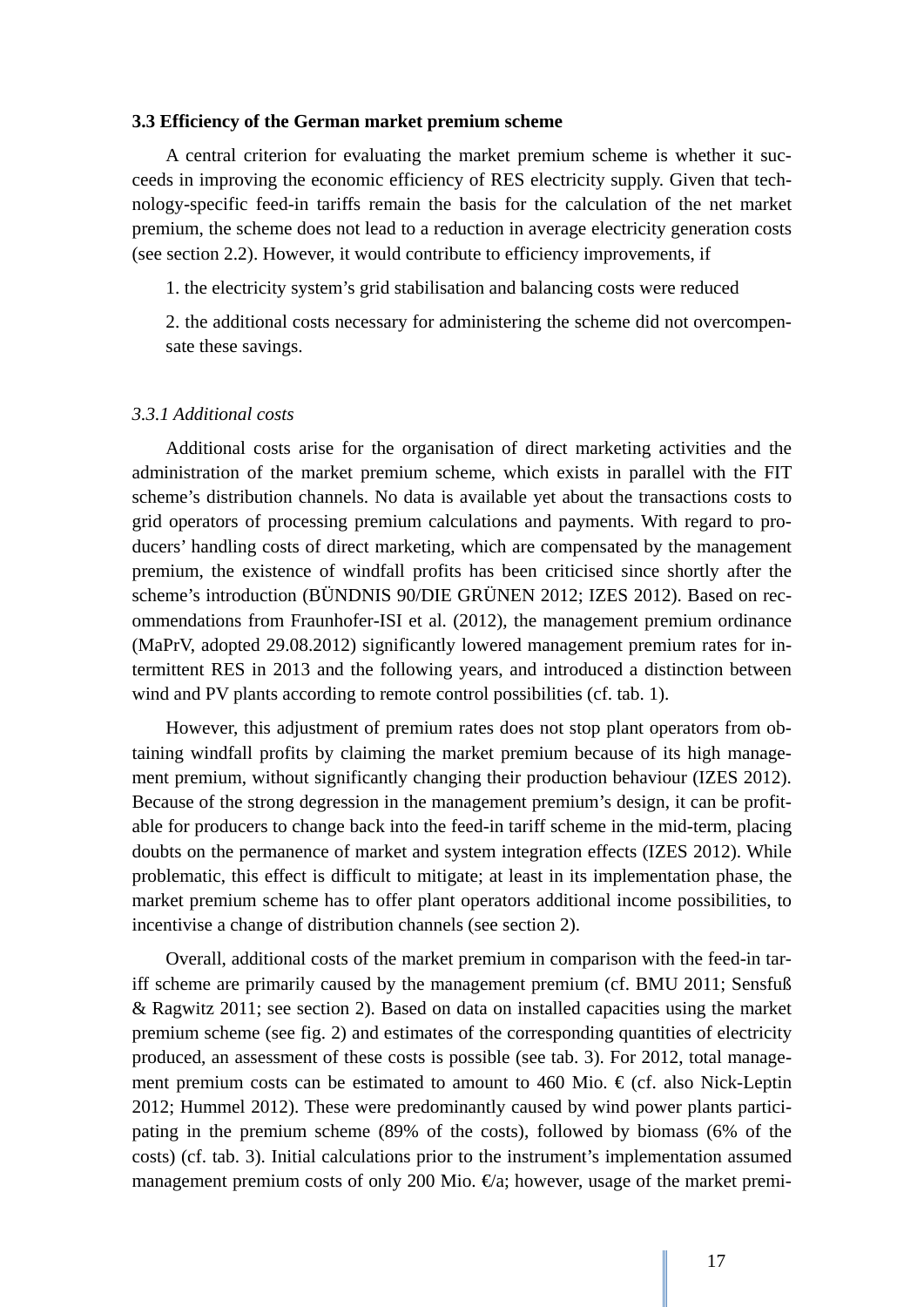um scheme has been higher than expected (Nick-Leptin 2012; Sensfuß & Ragwitz 2011).

| <b>RES</b>                                      | <b>Estimated management Share of total costs</b><br>premium costs 2012 | [%]   |
|-------------------------------------------------|------------------------------------------------------------------------|-------|
| Water                                           | 4,857,546                                                              | 1.06  |
| Landfill gas, sewage treatment gas and mine gas | 358,881                                                                | 0.08  |
| <b>Biomass</b>                                  | 26,882,997                                                             | 5.84  |
| Geothermal                                      |                                                                        | 0.00  |
| Wind onshore                                    | 408,158,268                                                            | 88.65 |
| Wind offshore                                   | 9,555,972                                                              | 2.08  |
| Photovoltaics                                   | 10,599,016                                                             | 2.30  |
| <b>Sum</b>                                      | 460,412,680                                                            | 100   |

**Tab. 3** Estimation of management premium costs in 2012 in  $\epsilon$ 

Source: based on management premium rates for 2012 (EEG 2012 annex 4, no. 2.1 et seqq.), and an estimation of electricity quantities reimbursed by the market premium (own calculations, based on installed capacities participating in the market premium scheme (EEG-KWK 2012a) and 2012 forecasts of monthly average full load hours (IE Leipzig 2011))

Additionally, long-term savings could result from preparing market participants for a future change in the RES support regime towards stronger market orientation. However, it seems questionable if market experience gained by participation in direct marketing and respective learning effects can justify the instrument's additional costs (Consentec & R2B Energy Consulting 2010; IZES 2012). Moreover, if the market premium scheme is seen as a means to acquaint RES plant operators with market processes, this assumes that increasing the share of direct marketing now will save future costs of a system change. The fast, large-scale uptake of the market premium scheme (see section 3.1) demonstrates that RES producers are well able to react rapidly to changing framework conditions, moving from fixed feed-in tariffs to a direct participation in market processes within a short time (Kopp et al. 2012). Whereas in December 2011 a total installed capacity of 3563 MW was using direct marketing channels (predominantly for reducing the EEG surcharge), 14,666 MW were doing so in January 2012 (92% of which were claiming the market premium) (EEG/KWK-G 2012a, Wassermann et al. 2012). It appears that many RES actors can make use of existing experiences, trade connections and organisational structures in rapidly expanding direct marketing activities (cf. Wassermann et al. 2012). Consequently, the benefits of a gradual familiarisation with market distribution channels can be questioned, given that the emergence of market institutions and the adaptation to new framework conditions seems to be working well within the RES sector.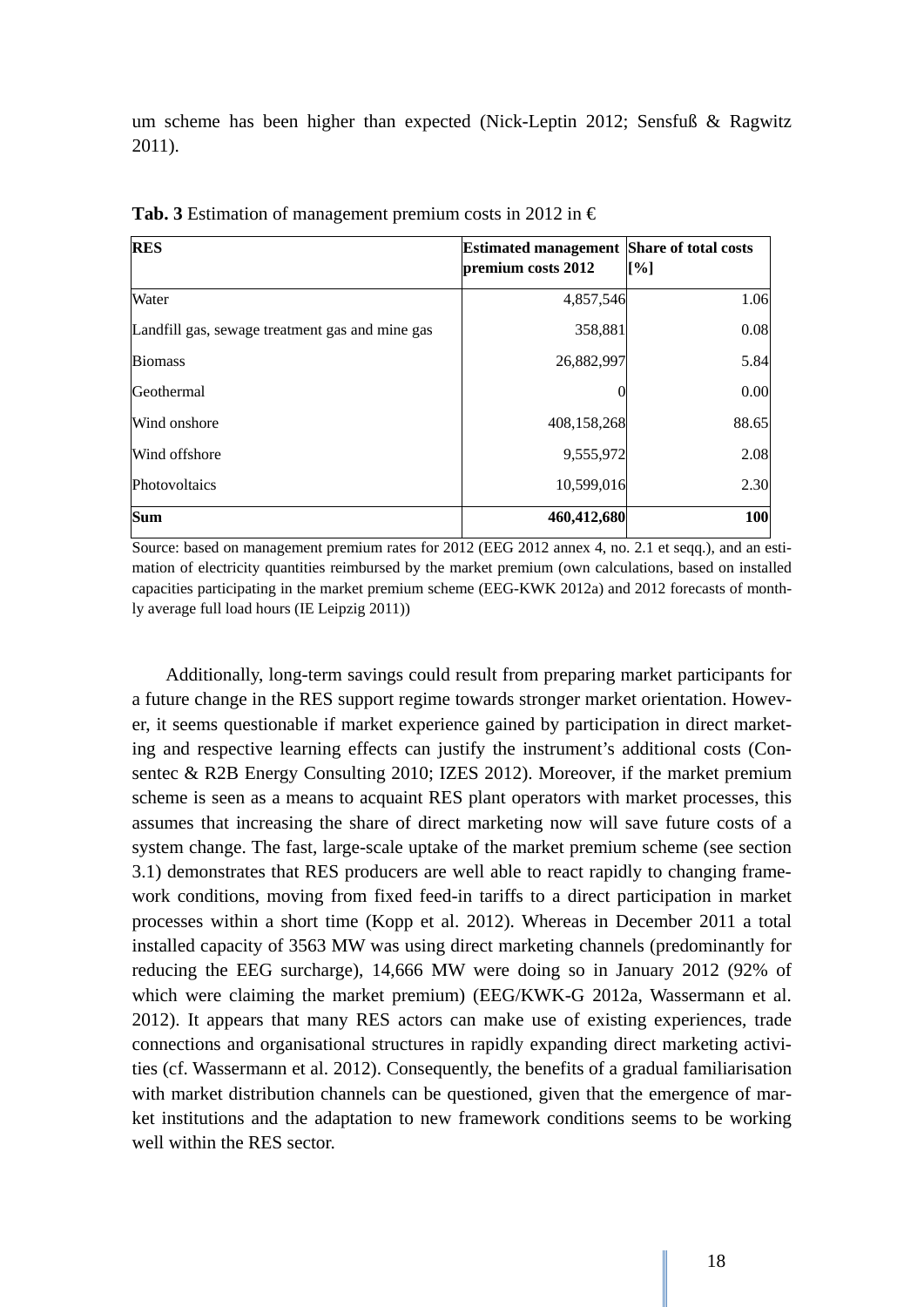#### *3.3.2 Impacts on grid stabilisation and balancing costs*

The main benefit of the market premium, meanwhile, was intended to be the creation of "more flexibility in the overall system" (BMU 2011, p. 15, own translation), leading to a decrease in balancing and grid stabilisation costs. Therefore, for an evaluation of the market premium scheme, it is of central importance what efficiency gains could in fact be realised through market premium-induced, demand-oriented electricity production. To answer this question, in-depth empirical research or modelling efforts are required. In particular, it is necessary to analyse if the scheme's system benefits are primarily provided by dispatchable RES, as predicted by Consentec & R2B Energy Consulting (2010). In the case of dispatchable RES, where production can be aligned with demand with relative ease, and where management premium rates are consequentially low, it seems probable that the market premium scheme can indeed bring about savings in the overall system. However, the costs of the flexibility premium for biogas plants would also have to be taken into account. On the other hand, it seems unlikely that the market premium will cause significant changes in the production behaviour of intermittent RES, because output reductions are only profitable when electricity prices are strongly negative (see section 3.2.2). At the same time, intermittent RES drive the additional costs of the market premium scheme – in total, 93% of the management premium costs are accounted for by onshore and offshore wind power and PV (cf. tab. 3). The adjustments implemented in the management premium ordinance (MaPrV 2012) will undoubtedly decrease the future costs of including intermittent RES in the scheme – for 2013, savings of 160 Mio.  $\epsilon$  are expected, increasing to 200 Mio.  $\epsilon$  in 2015 due to the premium's degressive design (Fraunhofer-ISI et al. 2012). However, given the management premium's role of setting incentives for changing distribution channels, this measure will also reduce the scheme's attractiveness for wind and PV plants. Moreover, uncertainties about further adjustments in the future (cf. MaPrV 2012, annex 2) can be expected to further decrease the willingness to invest in demand-oriented production measures beyond merely a curtailment or maintenance planning. Under these conditions, it seems highly doubtful if the inclusion of intermittent RES can result in a significant decrease of grid stabilisation or balancing costs (cf. Hummel 2012).

Overall it seems unlikely that the market premium scheme in its current design significantly improves the efficiency of RES electricity supply. On the contrary, at least in the short term, it increases the costs of public support (BMU 2011; Consentec  $\&$  R2B Energy Consulting 2010). For reaching a conclusion about the instrument's efficiency, the central question is whether savings generated by an improved system integration of RES are not overcompensated by the additional costs of the scheme, which are mainly caused by the management premium. Further research is necessary to quantify system integration benefits. While for dispatchable RES efficiency gains seem plausible, a positive cost-benefit balance seems less likely in the case of wind power and PV. Given the low effectiveness of the market premium scheme in providing intermittent RES with incentives for demand-oriented production, and their high share in the instrument's additional costs, a re-evaluation of their inclusion in the scheme is recommendable.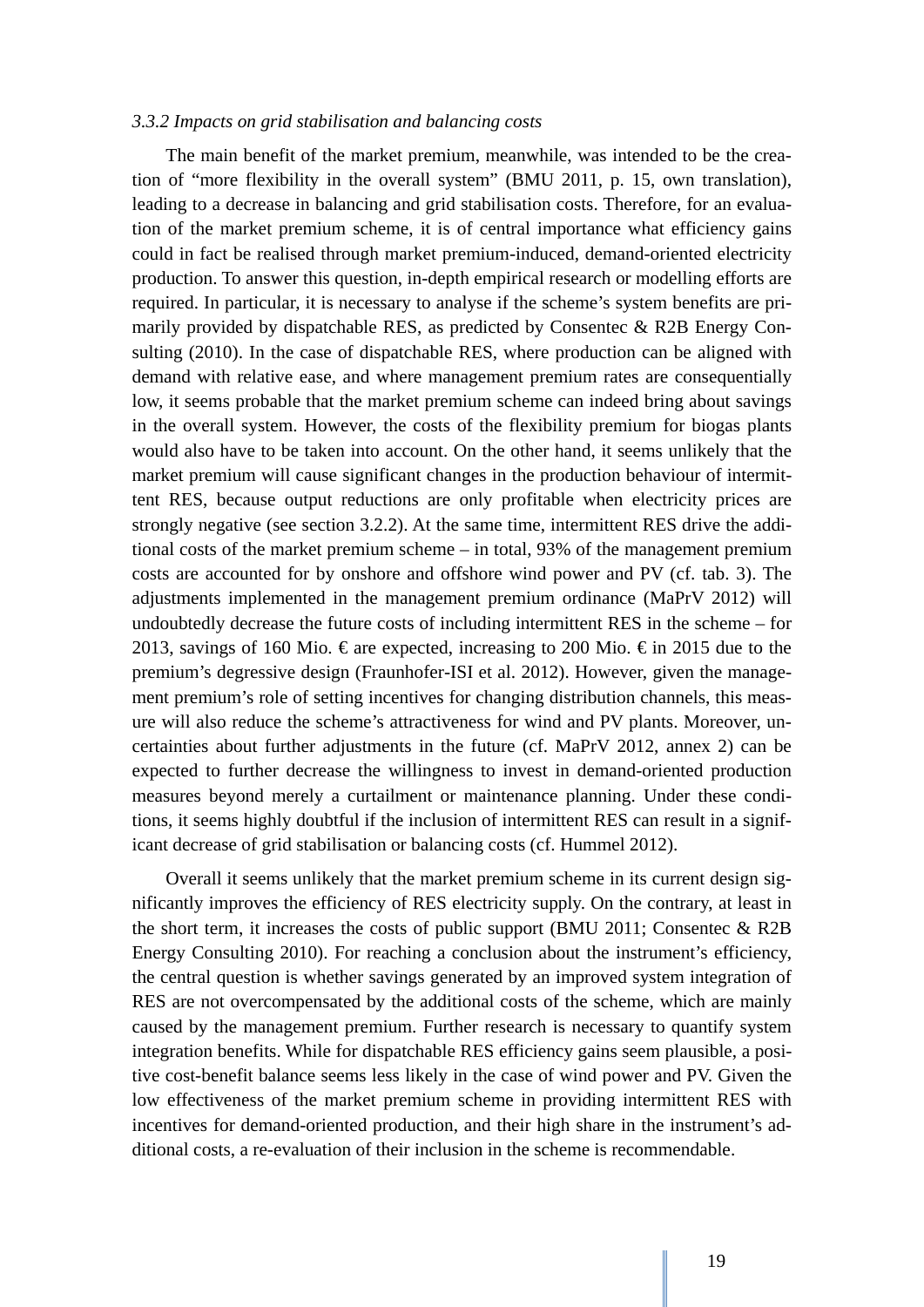## **4 The market premium scheme's impacts on market and system integration of RES – taking stock**

#### **4.1 The market premium scheme in the EEG 2012**

As demonstrated, it seems useful to distinguish between the different economic objectives of a premium scheme: market integration in a narrow sense (i.e. increasing the alignment of production with market prices); system integration (i.e. improving the responsibility of RES for balancing and grid stabilisation, by linking revenues to spot market prices); and the utilisation of direct marketing as a distribution channel, which is not an end in itself, but supports the other two objectives.

Against this background, conclusions concerning the market premium scheme as implemented in the EEG 2012 are divided:

1. Market integration in a narrow sense, i.e. letting market prices determine the electricity mix and guide investments, is not the objective of the solely optional market premium scheme. This is convincing, because an increase in the general price risk for RES would lead to significantly higher investment risks, thereby jeopardising the realisation of ambitious RES expansion targets.

2. Incentives for changing distribution channels are primarily set by the management premium, despite its intended role as compensation for higher transaction costs. These incentives are effective, but currently high windfall profits result from overly generous management premium rates; the necessity for corrective interventions, in turn, imposes uncertainties on market actors. As windfall profits are likely to be a major explanatory factor for the high uptake of the market premium scheme, the permanence of its effects on participation in direct marketing may be questioned. While increasing the degression rate of the management premium limits the scope for future windfall profits, it also lowers the attractiveness of the market premium scheme, resulting in a trade-off between effectiveness and efficiency. Given that the use of direct marketing does not constitute an end in itself, a central question is what additional benefits arise from a gradual familiarisation with market processes. The fast uptake of the scheme shows that the market is apparently able to evolve necessary institutions quite rapidly, making the benefits of a gradual, long-term learning process questionable. Markets and market actors react almost instantaneously to changes in framework conditions (cf. Kopp et al. 2012), which means that they would also do so at a later stage, once RES had actually reached grid parity and technological maturity.

3. The market premium scheme does set incentives for an improved system integration of RES: producers who adapt their feed-in profile to short-term market price signals can increase their revenue compared to receiving a fixed feed-in tariff, and contribute towards improved grid stability in the process. However, in the case of intermittent RES, these incentives are not sufficient to bring about a significant increase in flexibility of production beyond economically plausible reactions to relatively rare negative price spikes. Moreover, incentives are not strong enough to encourage investments in storage systems or flexible plant designs. Accordingly, a significant contribution to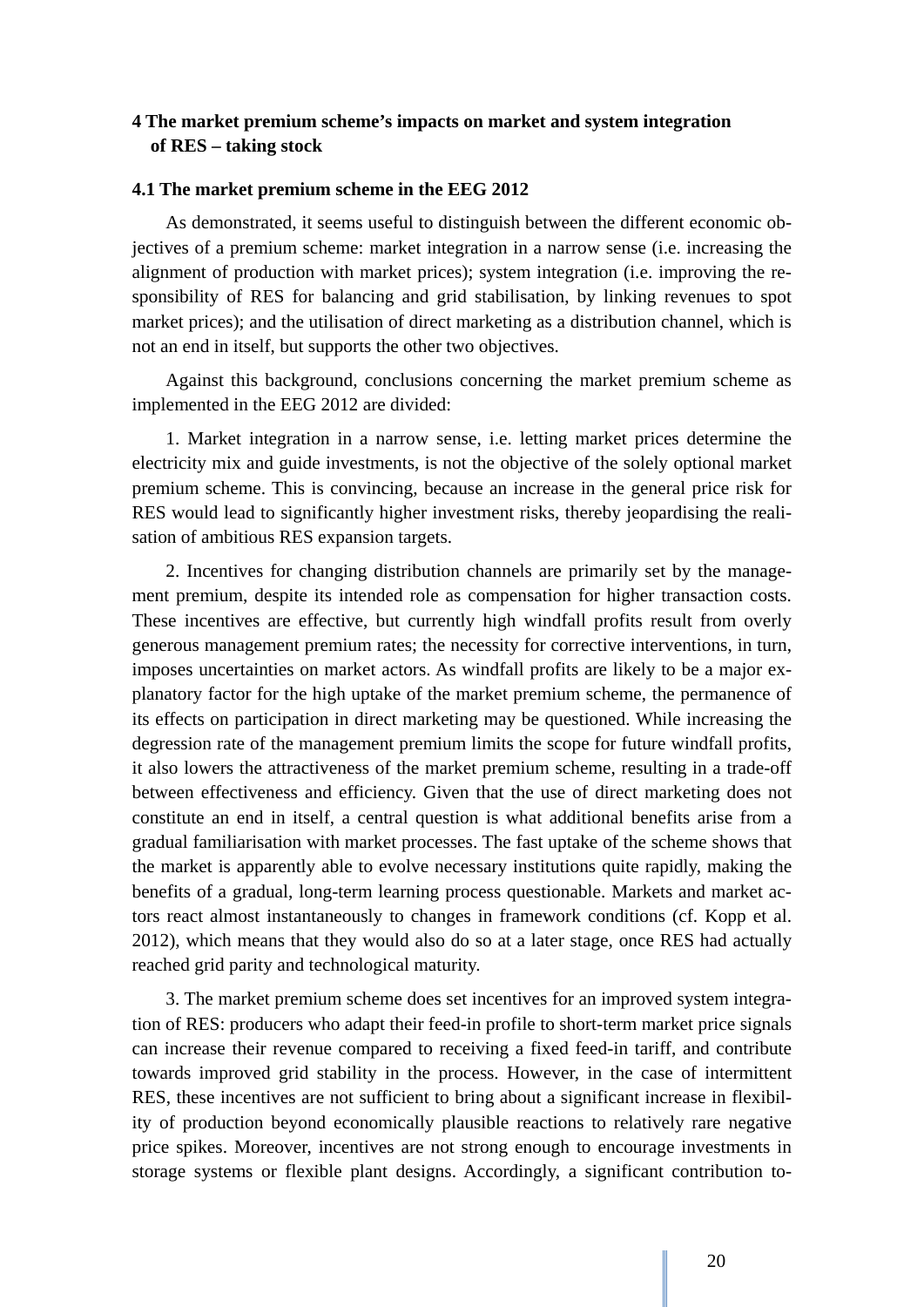wards solving the urgent problem of integrating intermittent RES into the electricity system is not to be expected.

Overall, the market premium scheme as implemented in the EEG 2012 does not seem promising: in its current design, the instrument is neither effective nor efficient in promoting market and system integration. The scheme shifts RES production towards direct marketing, but a significant change in production behaviour is not to be expected; also, additional costs ensue, which are mainly driven by windfall profits. The market premium scheme may, however, set effective incentives for dispatchable RES when flexible load management is possible at low costs, as well as for biogas plants in combination with the flexibility premium; this remains to be confirmed empirically. For intermittent RES, which are responsible for a high share of the additional costs, windfall profits are likely to dominate. Long-term benefits from a gradual familiarisation with market distribution channels seem negligible; on the contrary, the inevitability of further corrective interventions may entail additional transaction costs due to political uncertainty.

#### **4.2 Alternative design options for premium schemes**

Meanwhile, the design of the market premium scheme in the EEG 2012 represents only one possible option; other variants have been implemented in other EU member states (Eclareon & Öko-Institut 2012; RES-LEGAL 2012). The role of premium schemes in overall RES support varies (cf. RES-LEGAL 2012). Germany and Spain are examples where the premium scheme exists alongside a comprehensive FIT system, and plant operators can choose regularly between the two schemes (annually in the case of Spain, and monthly in the case of Germany; the Spanish scheme, however, is currently closed for new entrants) (Klein et al. 2010; RES-LEGAL 2012). In Italy, the premium scheme co-exists with feed-in tariffs and a tender system, but depending on RES source and installation size producers may be restricted to a certain system (RES-LEGAL 2012). In the Netherlands, on the other hand, the premium scheme constitutes the main RES support instrument (Kitzing et al. 2012). Table 4 provides an overview of the different premium schemes that have been implemented in EU member states. A short overview of basic design options is followed by a discussion whether other variants might be better suited to promote market and system integration of RES than the German market premium scheme.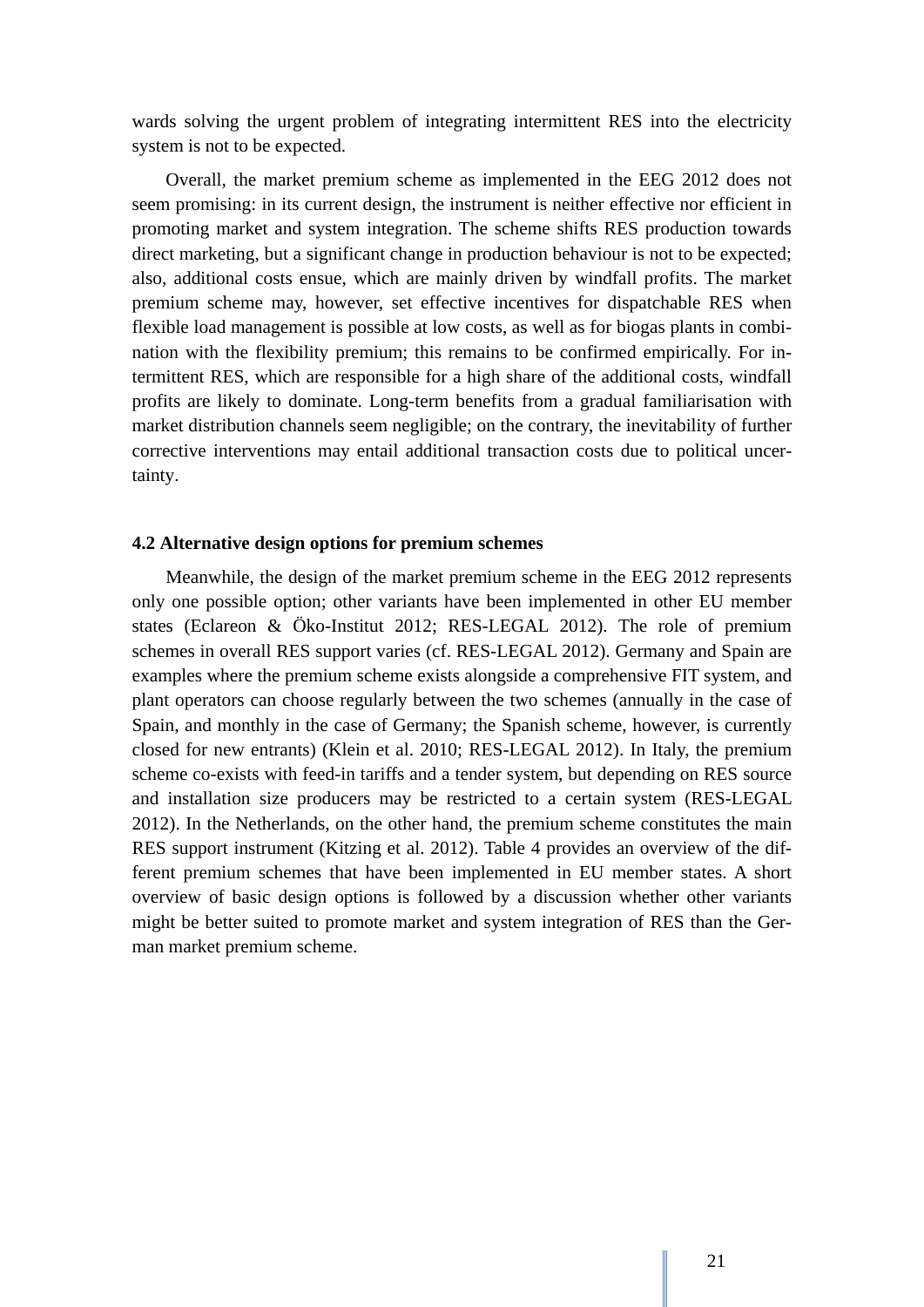| Type of            | Country     | <b>Premium design</b>                                                                                                                                                                                                                                     | <b>Adjustment</b>                                                                                                         |
|--------------------|-------------|-----------------------------------------------------------------------------------------------------------------------------------------------------------------------------------------------------------------------------------------------------------|---------------------------------------------------------------------------------------------------------------------------|
| premium<br>scheme  |             |                                                                                                                                                                                                                                                           | of premium rates                                                                                                          |
| <b>Fixed</b>       | Denmark     | Technology-specific bonus on top of the market price                                                                                                                                                                                                      | Generally, adjustments                                                                                                    |
| premium<br>schemes |             | Generally, bonus payments are capped so that a max-                                                                                                                                                                                                       | require amendments in<br>regulation; for some tech-                                                                       |
|                    |             | imum level set for the sum of market price and bonus<br>is not exceeded; in certain cases, no maximum limit                                                                                                                                               | nologies, annual adjust-                                                                                                  |
|                    |             | applies                                                                                                                                                                                                                                                   | ments apply                                                                                                               |
|                    | Czech Re-   | Technology-specific "green bonus" on top of the                                                                                                                                                                                                           | Bonuses for new plants                                                                                                    |
|                    | public      | market price                                                                                                                                                                                                                                              | are determined annually;<br>for existing plants bonuses<br>increase annually with the<br>industrial production in-<br>dex |
|                    | Estonia     | Fixed bonus on top of the market price, which is<br>generally the same for all technologies                                                                                                                                                               | By regulatory amendment<br>only                                                                                           |
|                    | Netherlands | Technology-specific premium on top of the market<br>price                                                                                                                                                                                                 | Premium levels and the<br>total available budget are<br>determined annually                                               |
|                    |             | Premium payments are allocated in several stages<br>throughout the year; the premium increases with each<br>stage, but as the total annual budget is capped, appli-<br>cants for the later stages may not receive any support                             |                                                                                                                           |
| <b>Sliding</b>     | Cyprus      | Premium payments cover the difference between a                                                                                                                                                                                                           | The premium scheme                                                                                                        |
| premium<br>schemes |             | technology-specific, guaranteed tariff and market<br>prices                                                                                                                                                                                               | expired on 31.10.2012                                                                                                     |
|                    | Finland     | Premium payments cover the difference between a<br>fixed, technology-specific target price and the aver-<br>age market price of the previous three months. Target<br>prices are reduced by $30 \in \text{if the market price falls}$<br>below 30 €per MWh | Quarterly; adjustment of<br>target prices requires regu-<br>latory amendments                                             |
|                    | Germany     | Premium payments cover the difference between                                                                                                                                                                                                             | Monthly; adjustment of                                                                                                    |
|                    |             | technology-specific feed-in tariffs and the actual<br>monthly average of the technology-specific market<br>value, plus a management premium                                                                                                               | feed-in tariffs requires<br>regulatory amendments                                                                         |
|                    | Italy       | Premium payments cover the difference between<br>fixed, technology-specific feed-in tariffs and zonal<br>hourly market prices, plus further premiums or bo-<br>nuses that may be granted to a plant                                                       | Hourly; adjustment of<br>feed-in tariffs requires<br>regulatory amendments                                                |
|                    | Slovenia    | Premium payments cover the difference between                                                                                                                                                                                                             | Annual adjustment of                                                                                                      |
|                    |             | technology-specific reference costs and reference<br>market prices of electricity, which are multiplied by a<br>technology-specific adjustment factor.                                                                                                    | reference costs and fore-<br>cast reference market<br>prices                                                              |
| Inter-<br>mediate  | Spain       | Premium payments depend on hourly electricity                                                                                                                                                                                                             | As of January 2012, both<br>premium and feed-in tariff                                                                    |
| models             |             | market prices: plant operators receive a floor price, if<br>prices are low; the market price plus a fixed premium<br>for price levels between the floor and the cap; no<br>premium, if prices are higher than the cap.                                    | schemes have been sus-<br>pended (no new plants can<br>enter the scheme)                                                  |

# **Tab. 4 Overview of premium schemes in EU member states**

Sources: based on RES-LEGAL 2012; Eclareon & Öko-Institut 2012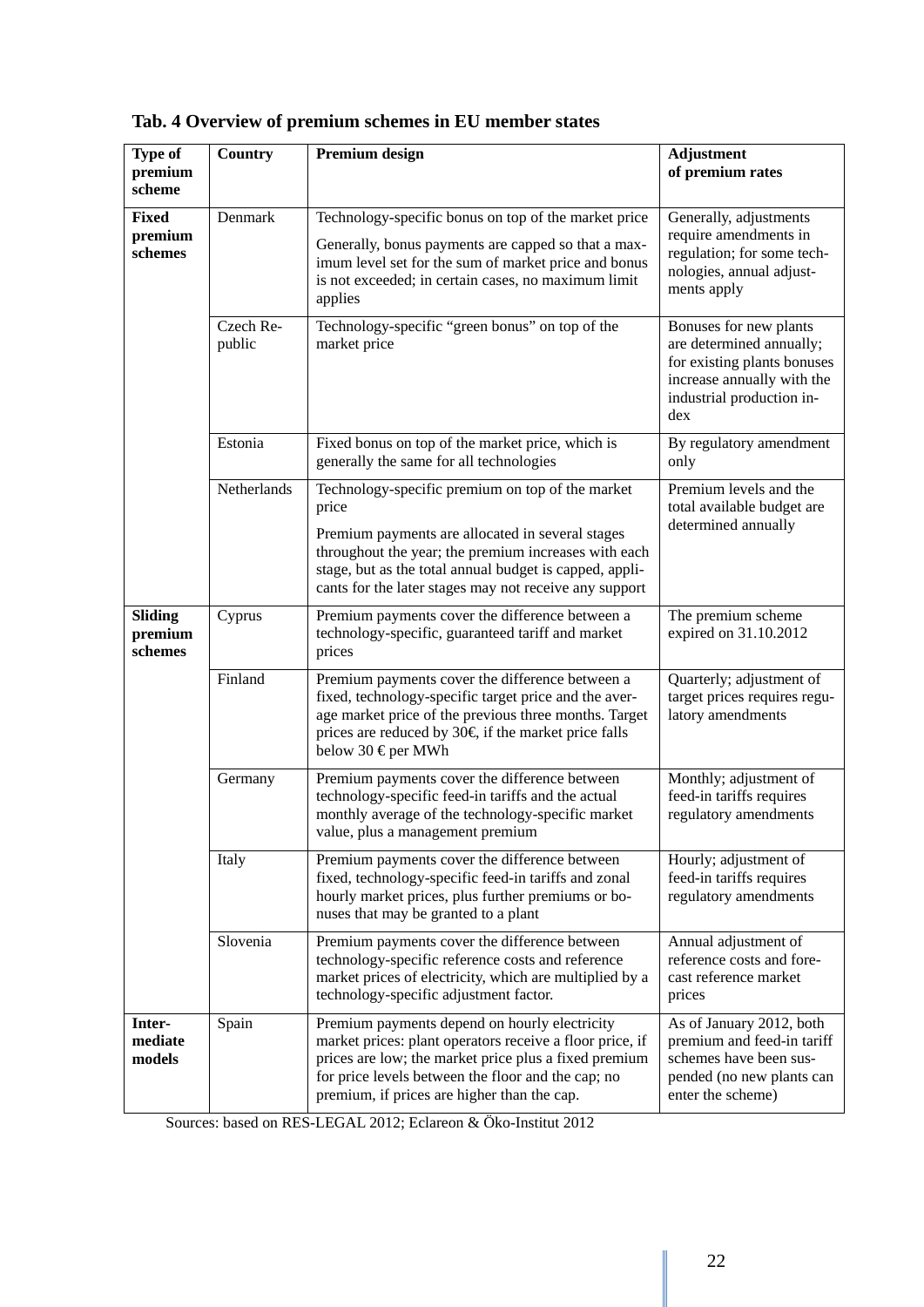#### *4.2.1 Design characteristics of premium schemes*

In general, a distinction can be made between schemes with a fixed and a sliding premium (cf. Kitzing et al. 2012). In fixed premium schemes, which have been implemented for example by Denmark and Estonia, plant operators receive a fixed bonus on top of the market price (Eclareon & Öko-Institut 2012); in the case of Denmark, the total sum of market prices and premium payments is capped for some technology groups (RES LEGAL 2012; Klein et al. 2010). Whereas in fixed premium schemes, revisions of premium rates generally require amendments in regulation, sliding premium schemes adjust regularly to take market developments into account. In Finland, Germany, Italy and Slovenia, premium payments adjust to cover the difference between a pre-determined target price or feed-in tariff and average market prices (RES LEGAL 2012; Klein et al. 2010). An intermediate model between fixed and sliding premium schemes has been implemented by Spain. Here, the premium adjusts hourly to guarantee at least a floor price. Between floor and a certain cap, a fixed premium is paid; if market prices are approaching the cap, premium payments gradually decrease, so that total income does not exceed the limit set by the cap. Beyond this point, producers simply receive the spot market price (Klein et al. 2010; Eclareon & Öko-Institut 2012; Couture & Gagnon 2010). Apart from the adjustment of premium rates, schemes also differ according to degression rules, caps, eligibility periods, and the degree of differentiation between technologies (RES LEGAL 2012). With the exception of Estonia, all countries differentiate between RES technology groups when determining premium levels; in some cases, the amount paid also depends on the size of installations and other characteristics (e.g. use of combined heat and power options) (cf. RES LEGAL 2012).

#### *4.2.2 Impacts on market integration*

An overview of premium designs shows that the instrument is frequently used to integrate RES more strongly in the market allocation mechanism than in the German model, i.e. market integration in a narrow sense is of higher relevance as a policy objective (cf. section 2). Fixed premium schemes in particular expose RES producers to considerable price risks, as payments are not adjusted to falling market prices (Eclareon & Öko-Institut 2012). But also in the context of sliding premium schemes, producers can be exposed to varying degrees of risk: if premium rates are frequently adjusted to actual market developments, risks for producers are minimised; if prices are averaged over longer periods (e.g. three months in the case of Finland), producers retain a higher risk of achieving substandard sales revenues (cf. tab. 4). Meanwhile, in both sliding and fixed premium schemes, producers bear higher volume and balancing risks than in feedin tariffs; while the latter are usually combined with purchase obligations and TSOs are responsible for balancing, premium schemes generally require producers to market their electricity and pay for balancing forecasting errors themselves (Klessmann et al. 2008).

While using the price mechanism to guide production and investment decisions can improve the efficiency of electricity supply, several trade-offs arise with other policy objectives of RES support. Namely, these are trade-offs between efficiency and incen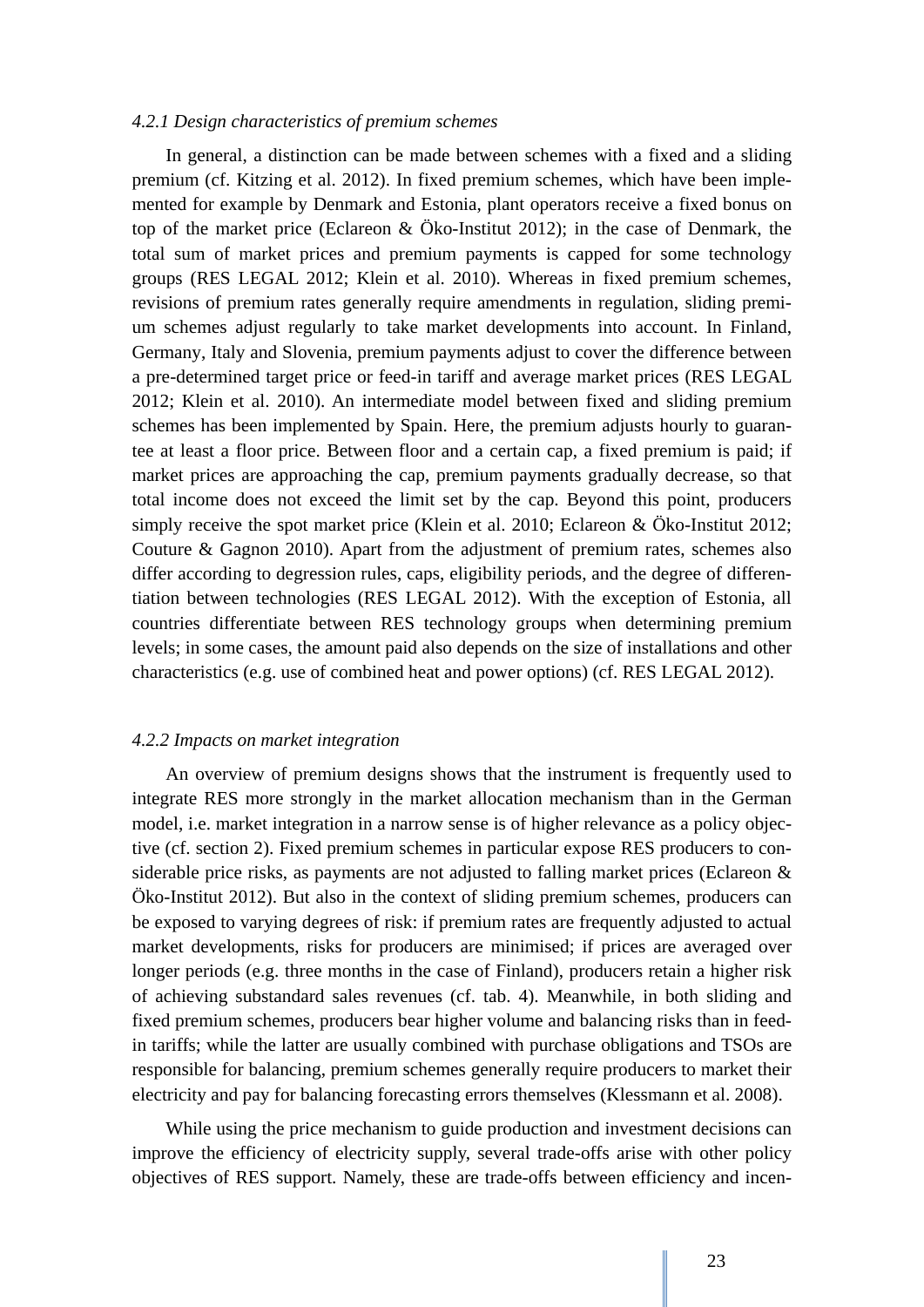tives for innovation; efficiency and the cost-effectiveness of support; and efficiency and the aim of curtailing market power in the RES sector.

*Efficiency and incentives for innovation:* Fixed premium schemes might be seen as a Pigovian subsidy compensating for social net benefits but apart from that still maintaining the competition of technologies. Hence, these schemes are particularly close to the market, and favour cost-efficient technology choices. However, when a significant share of producers' revenue is determined by fluctuating market prices, investors may be more averse to invest in innovative technologies which are still a long way from becoming competitive. For promoting the deployment of innovative technologies, feed-in tariffs have the advantage of offering investors high planning certainty (Batlle et al. 2012). Sliding premium schemes which compensate for the difference between reference costs and market prices are likewise effective in reducing uncertainty for investors.

*Efficiency and cost-effectiveness of support:* If revenues of RES projects are uncertain, the costs of capital increase; therefore, in order to achieve the same effectiveness of incentives for RES investment, a premium scheme will require higher support payments per kWh than a fixed feed-in tariff (Mitchell 2006; Ragwitz et al. 2007; Klessmann et al. 2008; Couture & Gagnon 2010; Klein et al. 2010; Batlle et al. 2012). The greater the exposure of producers to market risks in a particular scheme's design, the more pronounced the necessary increase in support costs will be. Moreover, compared to a FIT system, the risk of overcompensation is higher for market premium schemes, because total remuneration is more likely to diverge from actual project costs once electricity prices influence revenue (Langniß et al. 2009; Mitchell 2006). Introducing price floors and caps as practiced by the Spanish model offers advantages in this respect, because price risks are limited for producers and society both (Ragwitz et al. 2007; Klein et al. 2010; Couture & Gagnon 2010). Generally, however, profit margins of plant operators are usually higher in premium schemes than under a feed-in tariff (Langniß et al. 2009; Mitchell 2006).

*Efficiency and market power:* Irrespective of the design variant, premium schemes are likely to increase market power, by giving large and vertically integrated utilities a competitive advantage over small-scale RES producers (Klessmann et al. 2008; Couture & Gagnon 2010; Batlle et al. 2012). Larger utilities can benefit from economies of scale in handling the transaction costs of direct marketing, and a diversified plant portfolio allows for a pooling of balancing and price risks (Klessmann et al. 2008; Batlle et al. 2012). Individual producers, on the other hand, have to rely on intermediaries for effective market participation, who require a share of the profits for their services (Klessmann et al. 2008; Batlle et al. 2012).<sup>6</sup>

Lastly, there are doubts whether the current marginal cost-based, energy-only design of the electricity market is suitable in the long term to integrate large shares of

<sup>&</sup>lt;sup>6</sup> In the Spanish wind power market, this impact on the market structure can already be observed: since the premium scheme has replaced feed-in tariffs as the dominant support instrument, incumbent generators are responsible for a significantly higher share of new investments than before (Batlle et al. 2012).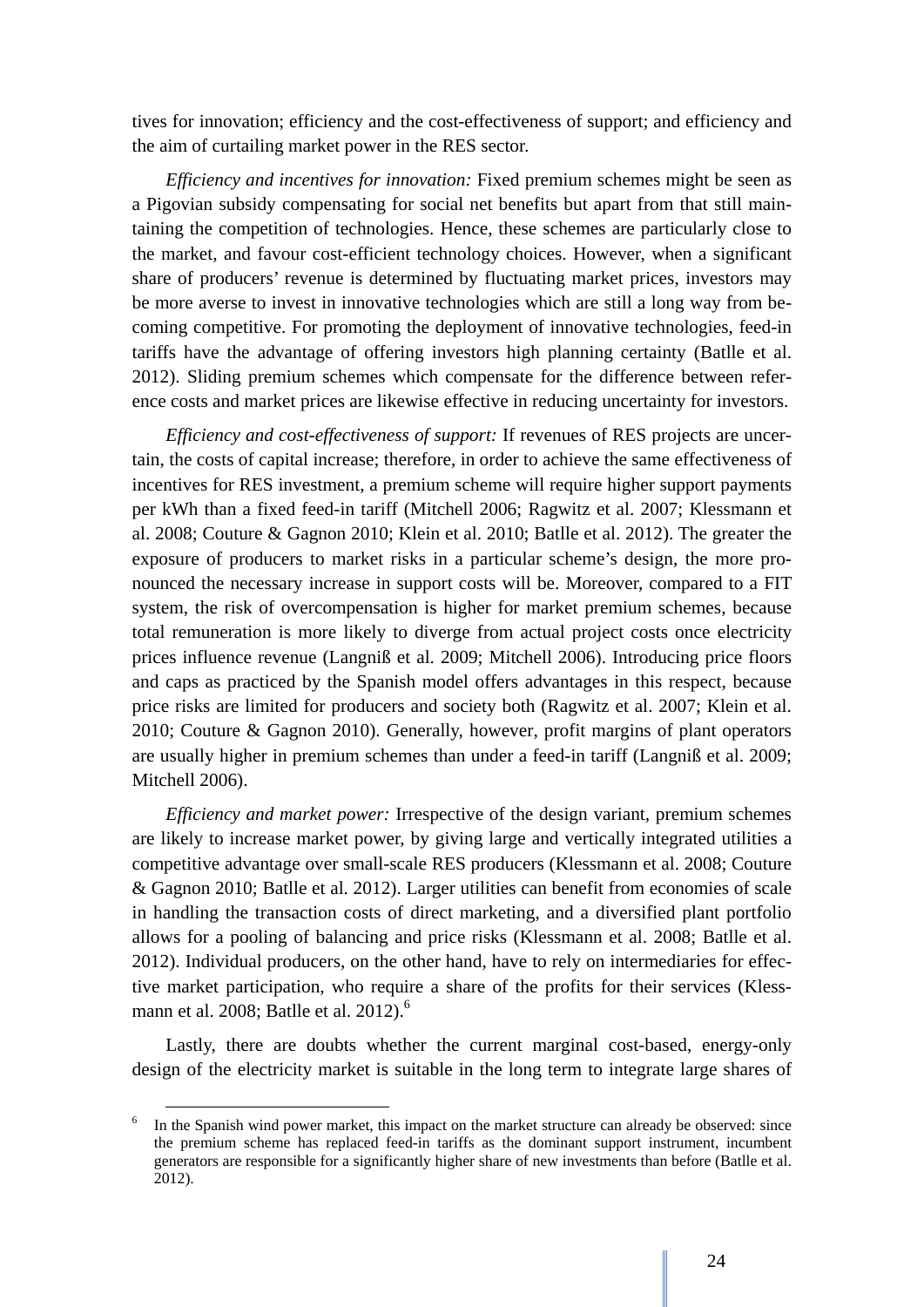RES electricity production (EWI 2012; Kopp et al. 2012; Matthes 2012; Winkler & Altmann 2012; Nestle 2011; Klessmann et al. 2008). RES installatons like wind and solar power plants can bid into the market with marginal costs close to zero, thereby reducing market prices and income for all producers. As a result, market incentives for investing in new capacities decline for RES and conventional power producers alike (Cramton u. Ockenfels 2012; Matthes 2012). Apart from a fundamental reform of the electricity market design, introducing capacity markets may be a possible solution which is currently considered by several countries (Winkler u. Altmann 2012; Kopp et al. 2012). This discussion, however, places doubts on whether increasing the participation of individual RES producers in electricity markets is urgently required, as long as the future of the market design itself is unclear. Rather, adjustments to the current support regime may increase complexity, impeding later system changes (Winkler u. Altmann 2012).

#### *4.2.3 Impacts on system integration*

The larger the share of revenue which is determined by market prices, the stronger the incentives for producers to ensure that they can provide electricity when prices are high (cf. Ragwitz et al. 2007; Klein et al. 2010; Eclareon & Öko-Institut 2012). However, the effectiveness of market signals ultimately depends on producers' ability to react to them (Ragwitz et al. 2007; Klessmann et al. 2008; Batlle et al. 2012). No matter which design variant of a premium scheme is chosen, wind energy and PV installations will, in the absence of storage systems, continue to feed-in electricity as long as total expected remunerations are positive. As the exposure of intermittent RES to market risks will nevertheless result in higher risk premiums being demanded for investment, and therefore higher support costs, their inclusion in premium schemes is heavily debated (cf. Klessmann et al. 2008; Hiroux & Saguan 2010; Batlle et al. 2012). Limiting premium schemes to dispatchable RES would be an option to capture a significant part of the potential system integration benefits while limiting additional costs (Klessmann et al. 2008; Consentec & R2B Energy Consulting 2010; Batlle et al. 2012). Incentives for intermittent plants to improve maintenance planning, forecasting and balancing would be lost, as well as, in the case of wind power plants, the incentive to adapt location choices to demand-compatible wind profiles (Hiroux & Saguan 2010). However, regulatory alternatives exist, e.g. the introduction of congestion pricing in the calculation of grid charges, or the setting of incentives for efficient balancing at the level of system operators (Klessmann et al. 2008). Here, an additional advantage is that fluctuations of individual plants can be balanced over a wider area (Klessmann et al. 2008), and that an optimisation between grid extension, storage investments, and demand-side management would be possible (cf. Nykamp et al. 2012). Moreover, investments in storage systems are generally considered to be more efficient on system level than on the level of individual plants (cf. Matthes 2012; Gatzen & Riechmann 2011; Nestle 2011). It may therefore be advantageous to improve the market and system integration of intermittent RES first of all on the level of transmission system operators, who in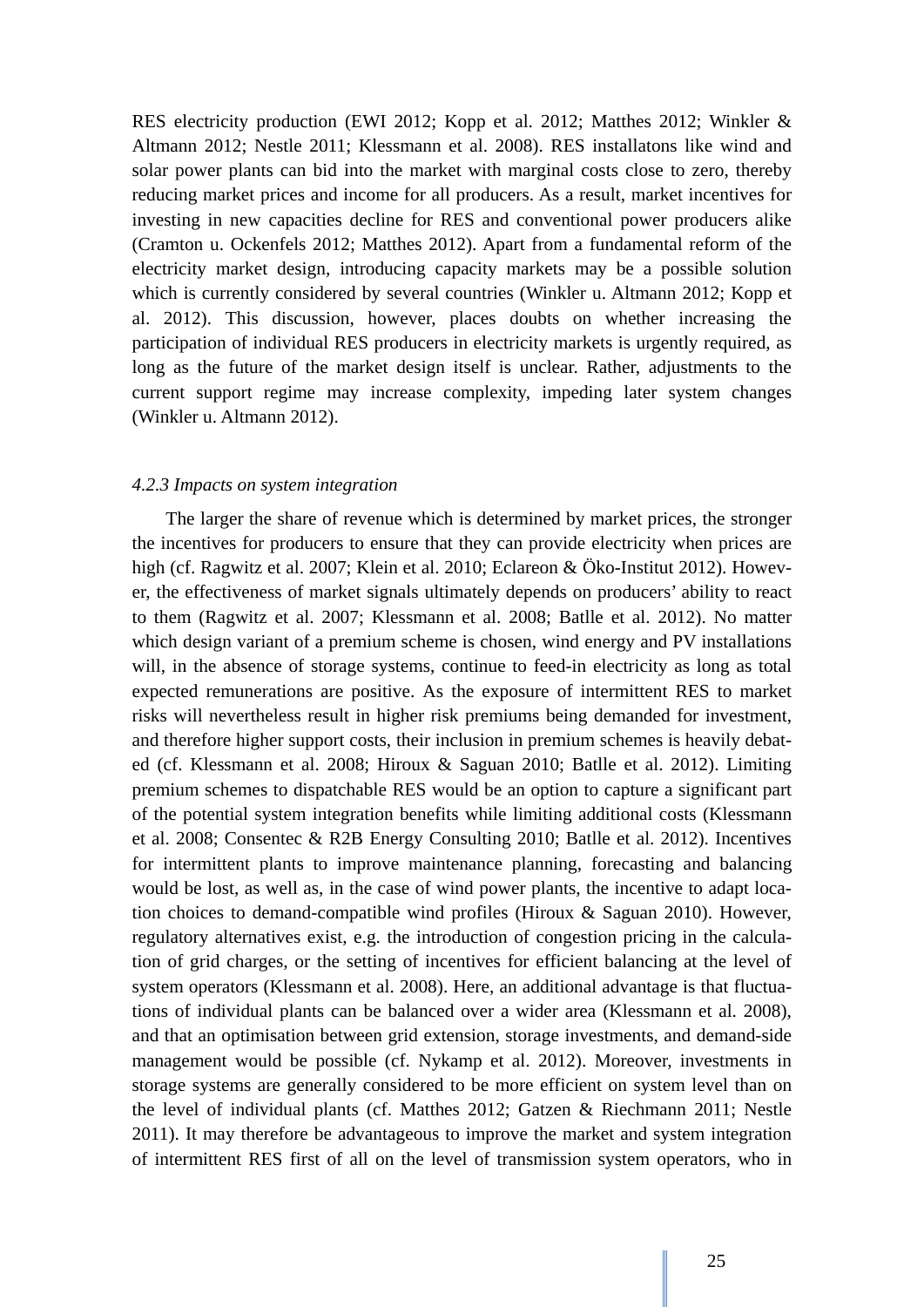Germany are responsible for marketing electricity under the feed-in tariff and maintaining grid stability (cf. Klessmann et al. 2008).

#### **5 Conclusions**

Based on this analysis, it seems unlikely that the German market premium scheme in its current design can significantly improve the market and system integration of renewable energies. While market integration in a narrow sense (i.e. exposing renewables to price risks) is not the purpose of the German premium scheme, it has successfully increased participation in direct marketing. However, the management premium component of the scheme gives rise to large windfall profits, and the benefits of gradually leading plant operators towards the market are questionable. In particular, the parallel existence of feed-in tariffs and premium scheme places doubts on whether the transition of plant operators towards direct marketing and changes in production behaviour will be permanent. Incentives for demand-oriented electricity production are established, but they prove insufficient particularly in the case of intermittent renewable energy sources.

By allowing market price fluctuations to determine a larger share of producers' revenues, fixed premium schemes or sliding premium schemes with less frequent adjustments may provide stronger incentives for demand-oriented production compared to the German market premium, and promote market integration in a narrow sense. However, efficiency gains from exposing RES producers to market risks have to be balanced against trade-offs with incentives for innovation, the cost-effectiveness of support, and potentially adverse impacts on the market structure of the RES sector. In order to realise ambitious RES expansion targets, cost-based, sliding premium schemes with frequent adjustments to market price developments seem preferable compared to benefit-based fixed premium schemes, because planning certainty for investors remains high. However, even if price risks are limited through the scheme's design, producers have to be compensated for higher volume and balancing risks; as a consequence, it can be expected that support costs will be somewhat higher than in the case of a fixed feed-in tariff in combination with purchase guarantees. The challenge of avoiding overcompensation is therefore not specific to the German market premium with its management premium, but a common characteristic of premium schemes.

Whether a sliding premium scheme is preferable to a feed-in tariff, depends ultimately on whether the benefits of enhanced system integration justify the additional costs. For intermittent RES, this seems doubtable, because the limited possibilities of wind and PV installations to react to short-term price signals impose fundamental constraints on the instrument's ability to improve their system integration. Rather, systemic concepts are required, which draw on all components of the energy system for addressing the challenge of system integration. For dispatchable RES, a sliding premium scheme could be a promising part of such an integrated concept, as long as it provides effective incentives for demand-oriented production without overly increasing market risks and impeding market access for small RES producers. In the German market pre-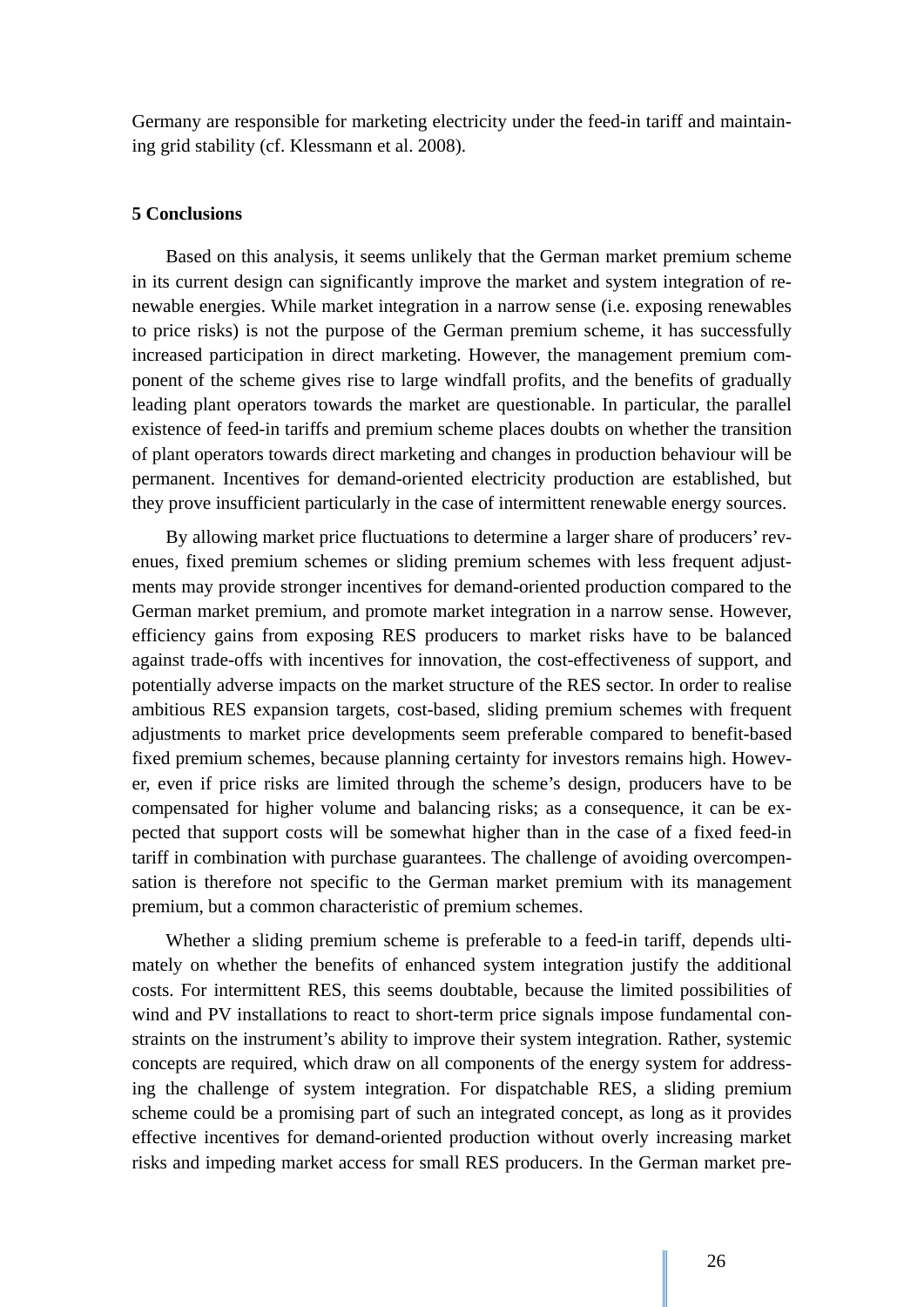mium scheme, planning certainty remains high; whether incentives are sufficient to encourage demand-oriented production and investments in flexible plant designs remains to be confirmed empirically. However, a premium scheme for dispatchable RES needs to be complemented by incentives for investments in storage systems, energy efficiency and demand-side management. In the case of intermittent RES, it seems advantageous to promote system integration first at the level of transmission system operators. Meanwhile, increasing the market integration of RES (in a narrow sense) is not recommendable, as long as grid parity has not been established and there are doubts whether the current electricity market design is suitable at all for integrating large shares of RES. In order to limit uncertainty about future framework conditions, a timely and transparent discussion of fundamental alternatives would be desirable, as well as the development of concepts which take all relevant aspects of the electricity system into account.

#### **References**

- 50Hertz (2012) Maßnahmen und Anpassungen in Wahrnehmung der Systemverantwortung. Available online: http://www.50hertz.com/de/157.htm (accessed 02.08.2012).
- 50Hertz, Amprion, EnBW, TenneT (2011) Prognose der EEG-Umlage 2012 nach AusglMechV. Prognosekonzept und Berechnung der ÜNB (Stand 14. Oktober 2011). EEG-KWK-G. Available online: http://www.eeg-kwk.net/de/file/111014\_Prognose\_EEG-Umlage-2012\_final.pdf (accessed 07.08.2012).
- Andor M, Flinkerbusch K, Janssen M, Liebau B, Wobben M (2010) Negative electricity prices and the priority of renewable energy sources. Zeitschrift für Energiewirtschaft 34 (2), 91-99.
- Batlle, C, Pérez-Arriaga, I.J, Zambrano-Barragán, P (2012) Regulatory design for RES-E support mechanisms: Learning curves, market structure, and burden-sharing. Energy Policy 41, 212-220.
- BMU (2012) Erneuerbare Energien in Zahlen. Internet-Update ausgewählter Daten. Stand: August 2012. Bundesministerium für Umwelt, Naturschutz und Reaktorsicherheit (BMU), Berlin. Available online: http://www.erneuerbareenergien.de/erneuerbare\_energien/datenservice/ee\_in\_zahlen/doc/2720.php. (accessed 02.08.2012).
- BMU (2011) Entwurf Erfahrungsbericht 2011 zum Erneuerbare-Energien-Gesetz (EEG-Erfahrungsbericht, Stand 3.5.2011). BMU, Berlin. Available online http://www.bmu.de/erneuerbare\_energien/downloads/doc/47342.php. (accessed 19.07.2012).
- BMWi, BMU (2010) Energiekonzept für eine umweltschonende, zuverlässige und bezahlbare Energieversorgung. Bundesministerium für Wirtschaft und Technologie (BMWi), Bundesministerium für Umwelt, Naturschutz und Reaktorsicherheit (BMU), Berlin.
- Borggrefe F, Nüßler A (2009) Auswirkungen fluktuierender Windverstromung auf Strommärkte und Übertragungsnetze. uwf - UmweltWirtschaftsForum 17, 333-343.
- Brandstätt C, Brunekreeft G, Jahnke K (2011) How to deal with negative power price spikes? Flexible voluntary curtailment agreements for large-scale integration of wind. Energy Policy 39 (6), 3732- 3740.
- Bundesnetzagentur (Federal Network Agency) (2012) Übersicht über die Beschlüsse der BK6. Available online:

http://www.bundesnetzagentur.de/cln\_1931/DE/DieBundesnetzagentur/Beschlusskammern/BK6/B eschluesse\_der\_BK6/Beschluesse\_BK6\_node.html. (accessed 08.08.2012).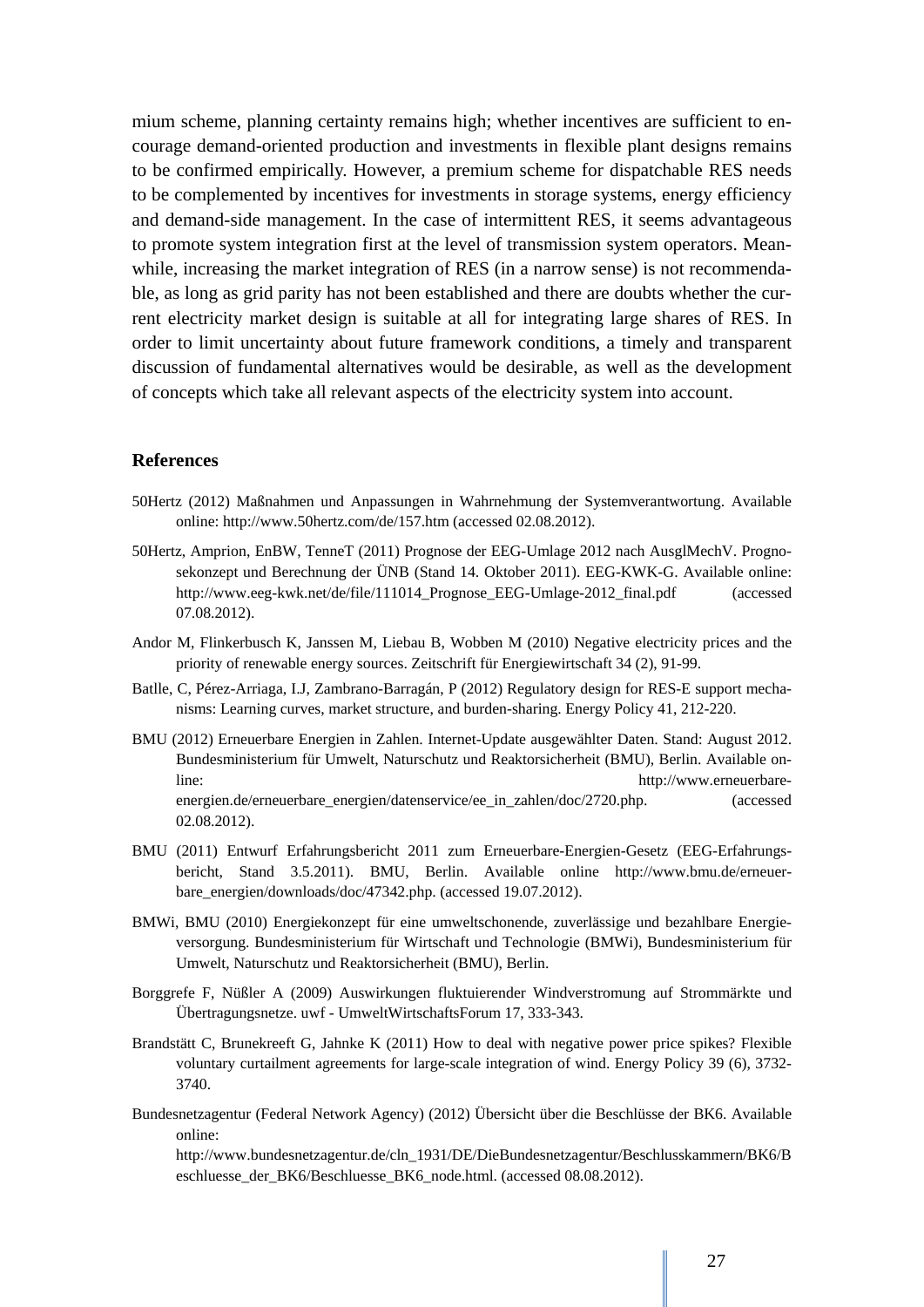Bundesnetzagentur (Federal Network Agency) (2010) Hintergrundinformationen zur Ausgleichsmechanismus-Ausführungsverordnung (AusglMechAV): Der EEG-Wälzungsmechanismus. Available online:

http://www.bundesnetzagentur.de/cln\_1911/SharedDocs/Downloads/DE/BNetzA/Sachgebiete/Ene rgie/ErneuerbareEnergienGesetz/AusgleichsmechanismusAusfVerordg/HintergrundWaelzungsme chanismuspdf.html. (accessed 02.08.2012).

- BÜNDNIS 90/DIE GRÜNEN (2012) Anpassung der Marktprämie Mitnahmeeffekte streichen. Deutscher Bundestag, Berlin, Drucksache 17/9409. Available online: http://dipbt.bundestag.de/extrakt/ ba/WP17/443/44376.html. (accessed 19.07.2012).
- COM (2009) Directive 2009/28/EC of the European Parliament and of the Council of 23 April 2009 on the promotion of the use of energy from renewable sources and amending and subsequently repealing Directives 2001/77/EC and 2003/30/EC. Official Journal of the European Union L 140, 16-62.
- Consentec, R2B Energy Consulting (2010) Förderung der Direktvermarktung und der bedarfsgerechten Einspeisung von Strom aus Erneuerbaren Energien. Endbericht. Studie im Auftrag des BMWi. R2B/Consentec, Köln/Aachen.
- Couture, T, Gagnon, Y (2010) An analysis of feed-in tariff remuneration models: Implications for renewable energy investment. Energy Policy 38, 955-965.
- Cramton P, Ockenfels A (2012) Economics and design of capacity markets for the power sector. Zeitschrift für Energiewirtschaft 36 (2), 113-134.
- Dietrich L, Ahnsehl S (2012) Förderung der Energiespeicherung nach der Energiewende ein Update. Energiewirtschaftliche Tagesfragen 62 (1/2), 135-138.
- Eclareon, Öko-Institut (2012) Integration of electricity from renewables to the electricity grid and to the electricity market – RES-INTEGRATION. Final report for DG Energy. Eclareon/Öko-Institut, Berlin/Freiburg.
- ECN (2011) Renewable energy projections as published in the National Renewable Energy Action Plans of the European Member States. ECN (Energy Research Centre of the Neatherlands), EEA (European Environment Agency).
- EEG (2012) Gesetz zur Neuregelung des Rechtsrahmens für die Förderung der Stromerzeugung aus erneuerbaren Energien (Erneuerbare-Energien-Gesetz 2012).
- EEG/KWK-G (2012a) Informationen zum Umfang der Direktvermarktung nach § 17 EEG. EEG/KWK-G Informationsplattform der deutschen Übertragungsnetzbetreiber. Available online: http://www.eeg-kwk.net/de/Monatsprognosen.htm. (accessed 19.07.2012).
- EEG/KWK-G (2012b) Aktuelle Angaben der Übertragungsnetzbetreiber zu den Vermarktungsmengen. Stand: 01.07.2012. Available online: http://www.eegkwk.net/de/file/20120703\_Vermarktungsmengen\_Prg-7\_Abs-1\_Nr-2.pdf. (accessed 19.07.2012).
- EnWG (2012) Energiewirtschaftsgesetz vom 7. Juli 2005 (BGBl. I S. 1970, 3621), das zuletzt durch Artikel 2 des Gesetzes vom 16. Januar 2012 (BGBl. I S. 74) geändert worden ist (Energiewirtschaftsgesetz - EnWG).
- EPEX Spot (2012) EPEX SPOT SE Marktdaten Auktionshandel. European Power Exchange, Paris/Leipzig. Available online: http://www.epexspot.com/de/marktdaten/auktionshandel. (accessed 09.08.2012).
- Fraunhofer-ISI, Fraunhofer-IWES, Becker Büttner Held (BBH), Institut für Klimaschutz, Energie und Mobilität (IKEM) (2012) Anpassungsbedarf bei den Parametern des gleitenden Marktprämienmodells im Hinblick auf aktuelle energiewirtschaftliche Entwicklungen. Kurzgutachten im Rahmen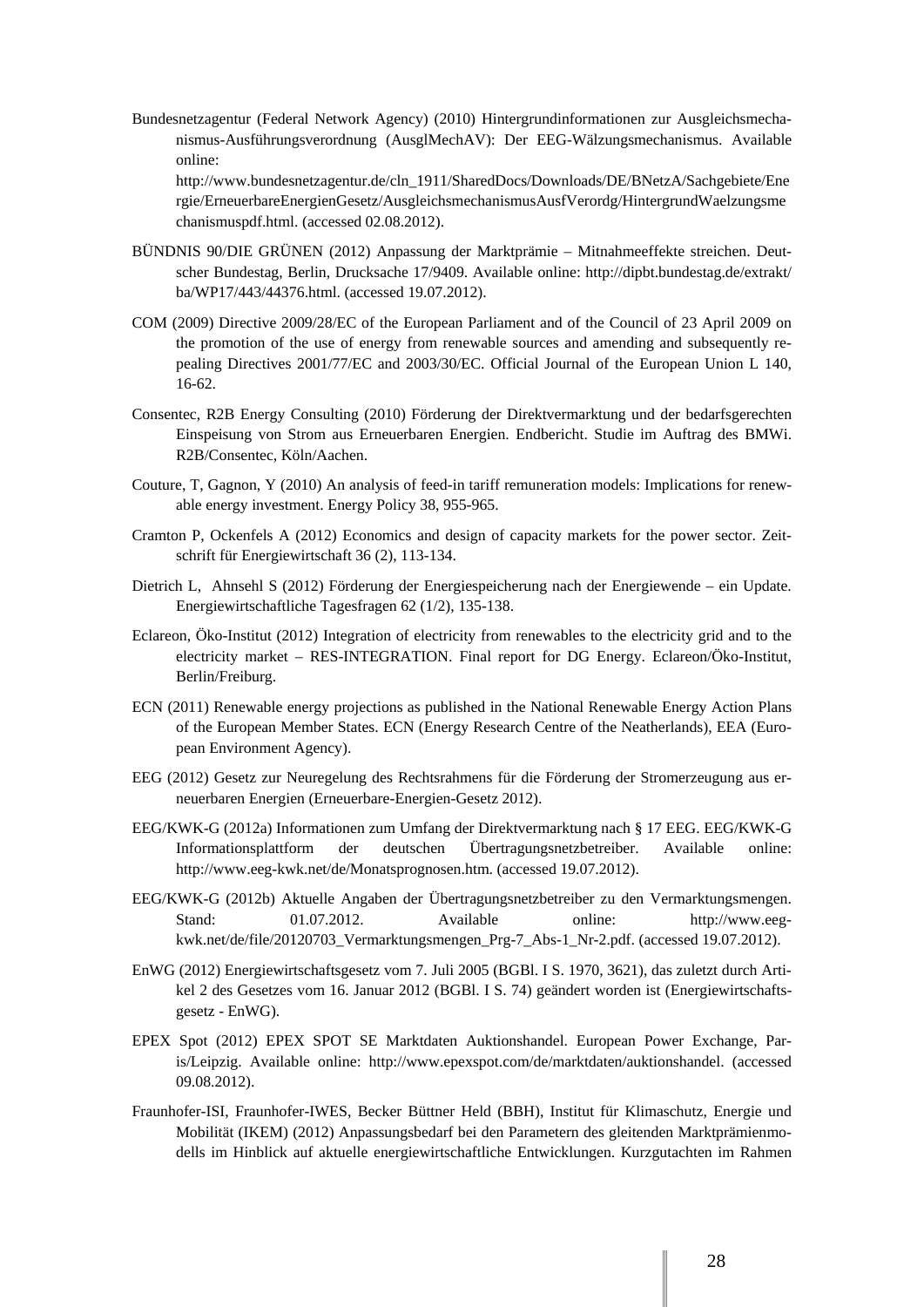des Projektes "Laufende Evaluierung der Direktvermarktung von Strom aus erneuerbaren Energien". Fraunhofer-ISI, Karlsruhe.

- Fraunhofer-ISI, Forschungsstelle Umweltenergierecht Universität Würzburg, Institut für ZukunftsEnergieSysteme (IZES), Becker Büttner Held (BBH), Fraunhofer-IWES (2011) Vorbereitung und Begleitung der Erstellung des Erfahrungsberichtes 2011 gemäß § 65 EEG im Auftrag des Bundesministeriums für Umwelt, Naturschutz und Reaktorsicherheit. Vorhaben IV Instrumentelle und rechtliche Weiterentwicklung im EEG. Endbericht. Fraunhofer-Institut für System- und Innovationsforschung (ISI), Karsruhe.
- Fraunhofer-IWES, Becker Büttner Held (BBH), Deutsche Windguard, Deutsches Institut für Wirtschaftsforschung (DIW Berlin), Leibniz Universität Hannover (2011) Flexible Stromproduktion aus Biogas und Biomethan. Die Einführung einer Kapazitätskomponente als Förderinstrument. Bericht zum Projekt "Weiterentwicklung und wissenschaftliche Begleitung der Umsetzung des Integrations-Bonus nach § 64 Abs. 1.6 EEG" im Auftrag des BMU. Fraunhofer Institut für Windenergie und Energiesystemtechnik (IWES), Kassel/Bremerhaven.
- Gatzen C, Riechmann C (2011) Stationäre Stromspeicher zukünftiger Nischenmarkt oder Milliardengeschäft? Energiewirtschaftliche Tagesfragen 61 (3), 20-23.
- Gawel E, Purkus A (2013) The market premium of the German Renewable Energy Sources Act 2012: Does it really contribute to both market and system integration of renewables? Zeitschrift für Energiewirtschaft 37, online first: DOI 10.1007/s12398-012-0097-x.
- Haas, R, Resch, G, Panzer, C, Busch, S, Ragwitz, M, Held, A (2011) Efficiency and effectiveness of promotion systems for electricity generation from renewable energy sources – Lessons from EU countries. Energy 36, 2186-2193.
- Hiroux, C, Saguan, M (2010) Large-scale wind power in European electricity markets: Time for revisiting support schemes and market designs? Energy Policy 38, 3135-3145.
- Hummel O (2012) Direktvermarktung über das Grünstromprivileg ein wirksamer Beitrag zur Systemintegration. Energiewirtschaftliche Tagesfragen 62 (8), 49-51.
- IE Leipzig (2011) Jahresprognose 2012 zur deutschlandweiten Stromerzeugung aus regenerativen Kraftwerken. Prognose der Stromeinspeisung und der Vergütung im Rahmen des Erneuerbare-Energien-Gesetzes für 2012. Leipziger Institut für Energie GmbH, Leipzig.
- IZES (2012) Eruierung von Optionen zur Absenkung der EEG-Umlage. Kurzgutachten im Auftrag der Bundestagsfraktion B90/Die Grünen. Institut für ZukunftsEnergieSysteme (IZES), Berlin.
- Kitzing, L, Mitchell, C, Morthorst, P.E (2012) Renewable energy policies in Europe: Converging or diverging? Energy Policy, http://dx.doi.org/10.1016/j.enpol.2012.08.064.
- Klein, A, Merkel, E, Pfluger, B, Held, A, Ragwitz, M, Resch, G, Busch, S (2010) Evaluation of different feed-in tariff design options – Best practice paper for the International Feed-In Cooperation 3rd edition, update by December 2010 A research project funded by the Ministry for the Environment, Nature Conservation and Nuclear Safety (BMU). Energy Economics Group, Fraunhofer-ISI.
- Klessmann, C, Nabe, C, Burges, K (2008) Pros and cons of exposing renewables to electricity market risks – A comparison of the market integration approaches in Germany, Spain, and the UK. Energy Policy 36, 3646-3661.
- Kopp O, Eßer-Frey A, Engelhorn T (2012) Can renewable energy sources be financed through
- competitive power markets in the long run? Zeitschrift für Energiewirtschaft, online first, http://dx.doi.org/10.1007/s12398-012-0088-y.
- Langniß, O, Diekmann, J, Lehr, U (2009) Advanced mechanisms for the promotion of renewable energy – Models for the future evolution of the German Renewable Energy Act. Energy Policy 37, 1289- 1297.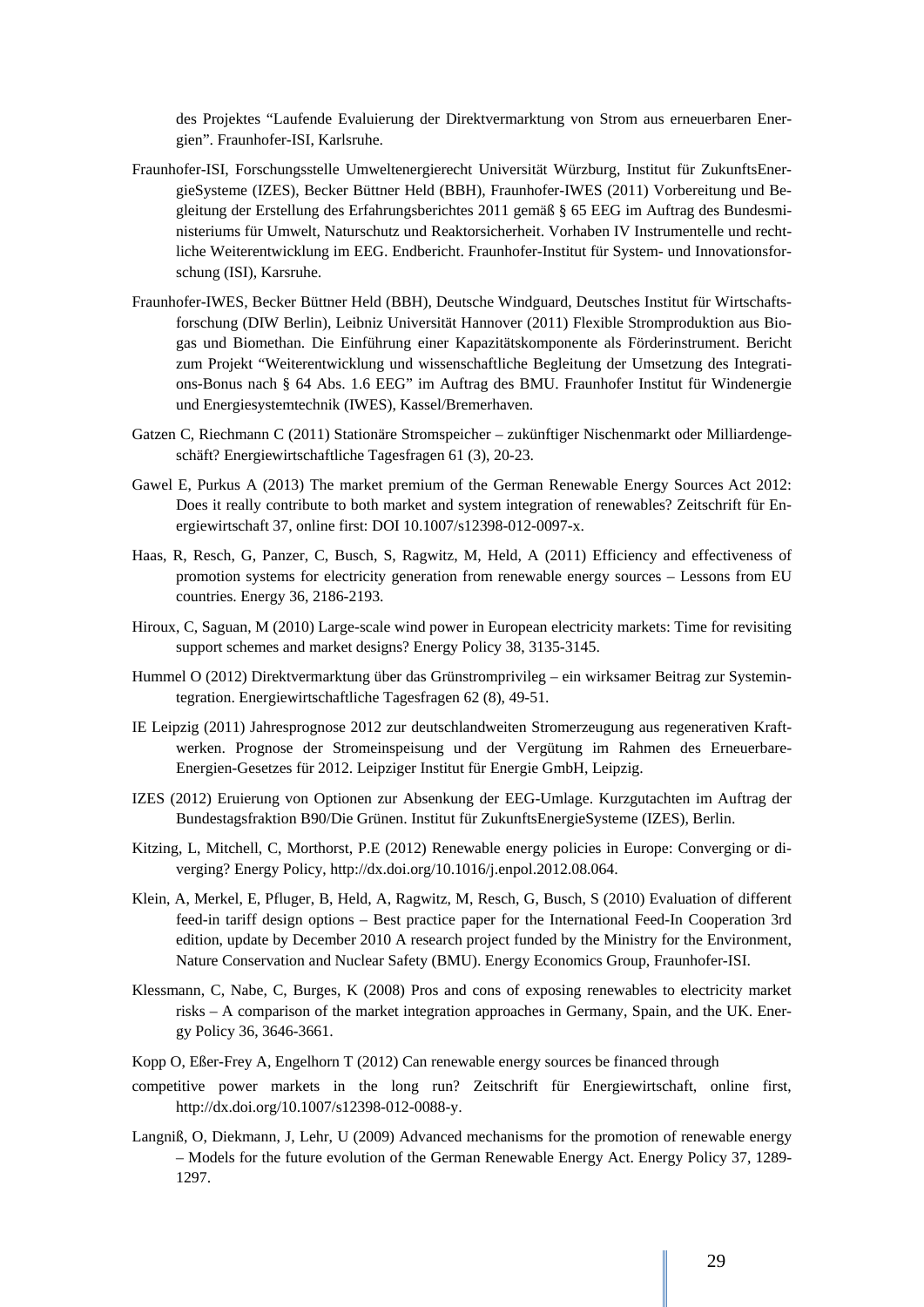- Lehnert W (2012) Markt- und Systemintegration der Erneuerbaren-Energien: Eine rechtliche Analyse der Regeln zur Direktvermarktung im EEG 2012. Zeitschrift für Umweltrecht 23 (1), 4-17.
- MaPrV (2012) Verordnung über die Höhe der Managementprämie für Strom aus Windenergie und solarer Strahlungsenergie (Managementprämienverordnung – MaPrV) vom 29.08.2012. Deutscher Bundestag, Berlin, Drucksache 17/10571. Available online: http://dip21.bundestag.de/dip21/btd/17/105/1710571.pdf. (accessed 23.09.2012).
- Matthes FC (2012) Der regulatorische Rahmen für die Energiewende. Stellungnahme zur Anhörung der Kommission zur Parlamentarischen Begleitung der Energiewende in Bayern des Bayerischen Landtags am 7. Mai 2012. Öko-Institut, Berlin.
- Mitchell, C, Bauknecht, D, Connor, P.M (2006) Effectiveness through risk reduction: A comparison of the renewable obligation in England and Wales and the feed-in system in Germany. Energy Policy 34, 297-305.
- Möhrlen C, Pahlow M., Jørgensen JU (2012) Untersuchung verschiedener Handelsstrategien für Windund Solarenergie unter Berücksichtigung der EEG 2012 Novellierung. Zeitschrift für Energiewirtschaft 36(1), 9-25.
- Nestle U (2011) Gleitende Marktprämie im EEG: Chance oder Risiko für die Erneuerbaren? Energiewirtschaftliche Tagesfragen 61 (3), 14-19.
- Netzentwicklungsplan (2012) Übertragungsnetzbetreiber. Available online: http://www.netzentwicklungsplan.de/content/%C3%BCbertragungsnetzbetreiber. (accessed 03.08.2012).
- Neubarth J (2011) Integration erneuerbarer Energien in das Stromversorgungssystem. Energiewirtschaftliche Tagesfragen 61 (8), 8-13.
- Nick-Leptin J (2012) EE Direktvermarktung: Bestandsaufnahme und Entwicklungsperspektiven. Präsentation Berliner Energietage, 25.05.2012. BMU, Berlin. Available online:
- http://www.energieverein.org/docs/201205/01\_Nick-Leptin\_Vortrag\_Berliner\_Energietage.pdf. (accessed 19.07.2012).
- Nicolosi M (2010) Wind power integration and power system flexibility An empirical analysis of extreme events in Germany under the new negative price regime. Energy Policy 38, 7257-7268.
- Nykamp S, Andor M, Hurink JL (2012) 'Standard' incentive regulation hinders the integration of renewable energy generation. Energy Policy 47 (2012). 222-237.
- Ragwitz, M, Held, A, Resch, G, Faber, T, Haas, R, Huber, C, Coenraads, R, Voogt, M, Reece, G, Morthorst, P.E, Grenaa Jensen, S, Konstantinaviciute, I, Heyder, B (2007). OPTRES. Assessment and Optimisation of Renewable Energy Support Schemes in the European Electricity Market. Final report. Fraunhofer-ISI, Karlsruhe.
- RES LEGAL (2012) Legal sources on renewable energy: renewable energy policy database. An initiative of the European Commission. Available online: http://www.res-legal.eu (accessed 11.01.2012).
- Schumacher H (2012) Die Neuregelungen zum Einspeise- und Engpassmanagement. ZUR 01/2012, 17-  $22.2$
- Sensfuß F, Ragwitz M (2011) Weiterentwickeltes Fördersystem für die Vermarktung von erneuerbarer Stromerzeugung. Fraunhofer Institut System - und Innovationsforschung, Karlsruhe.
- Sensfuß F, Ragwitz M (2009) Entwicklung eines Fördersystems für die Vermarktung von erneuerbarer Stromerzeugung. 6. Internationale Energiewirtschaftstagung (IEWT) an der TU Wien. Fraunhofer-ISI, Karlsruhe.
- Statkraft (2012) EEG-Direktvermarktung 2012. Available online: http://www.statkraft.de/produkte-undleistungen/direktvermarktung/. (accessed 02.08.2012).